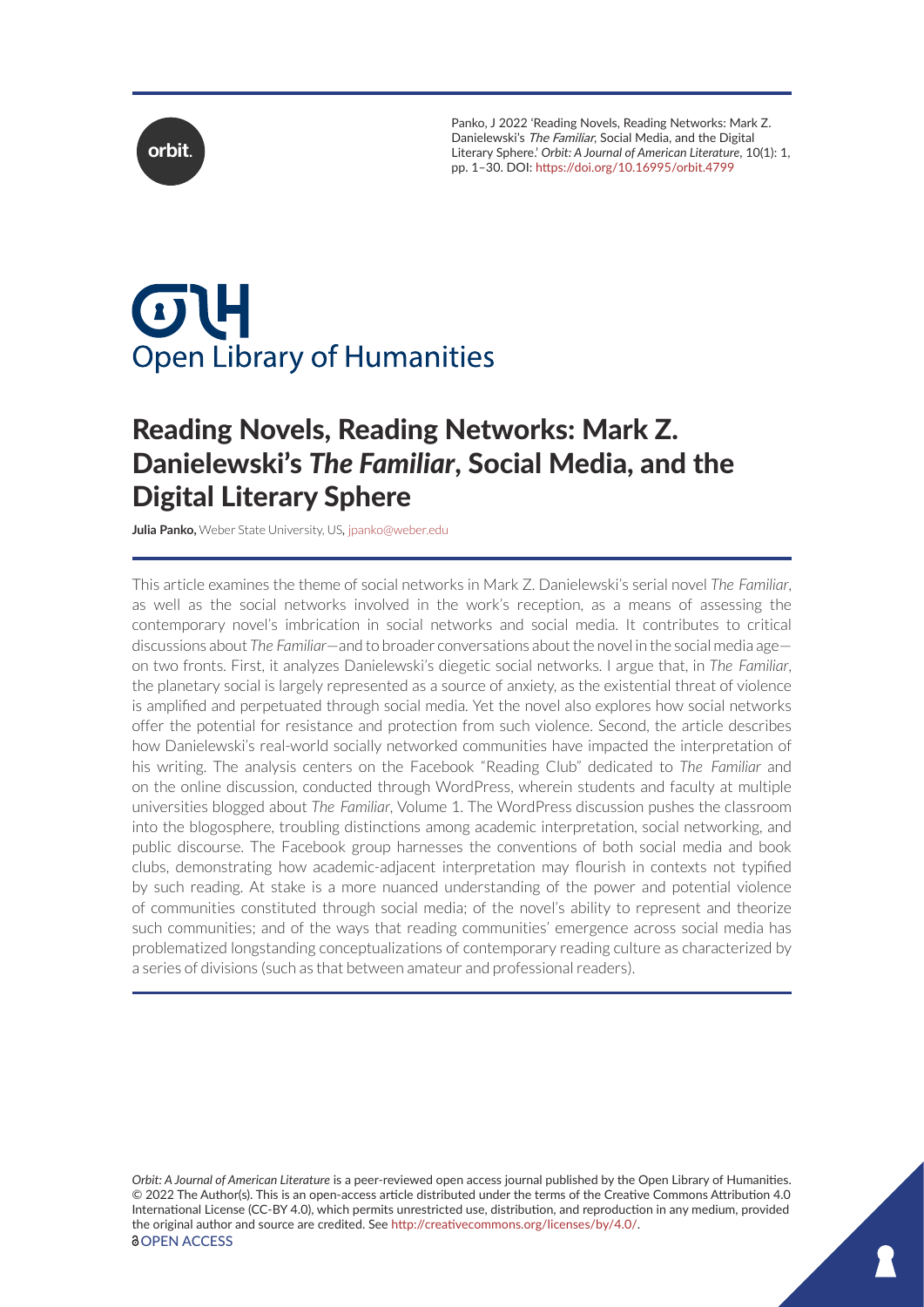Since the novel's inception, novelists have intervened in debates about the relationship between the individual and the collective—the family, the nation, the world. What, then, is the role of the novel in the era of social media, when digital platforms shape community formation on- and offline? This article examines the theme of social networks in Mark Z. Danielewski's serial novel *The Familiar*, as well as the social networks involved in the work's reception, as a means of assessing the contemporary novel's imbrication in social networks and social media. That we live in a network society, as Manuel Castells declared in 1996, has become both a mundane aspect of life and a flourishing subject in academic fields including sociology, media theory, and literary criticism. Patrick Jagoda describes networks as "a dominant episteme and ubiquitous form of our time."1 Networks have been variously characterized as politically utopian or dystopian, inextricable from the social, and a key aesthetic category.2 Recent theorizations of power and connectivity are fundamentally entangled with the concept. In analyzing *The Familiar* in the context of social media, my aim is to pinpoint one element of network culture: the links connecting novels, social media, and reading practices.

The bulk of criticism on *The Familiar* to date has focused on its scale, its use of the printed page, its remediation of television, and its serialization. A question that frequently surfaces in this scholarship is how one should approach reading this novel: Like a TV show? Like a puzzle? With what background material or informational resources? This line of questioning inevitably leads to consideration of *The Familiar*'s difficulty and its collaborative interpretation. Danielewski has actively promoted platforms for analyzing his works online, including discussion forums, a coordinated discussion of *The Familiar, Volume 1* across multiple university classes, and Facebook book clubs. As Thomas Mantzaris and Katerina Marazi write, "a significant aspect of the enterprise" of *The Familiar*'s publication is "that of transforming an individual act of reading experience into a collective process of co-producing and co-reflecting on the narrative."3 I view this collective reading, which largely takes place via online social networking, as an extension of the novel's thematic investment in social media.

This essay contributes to critical discussions about *The Familiar*—and to broader conversations about the novel in the social media age—on two fronts. First, I analyze Danielewski's diegetic social networks. I argue that, in *The Familiar*, the planetary social is largely represented as a source of anxiety, as the existential threat of violence is amplified and perpetuated through social media. Yet the novel also explores how

<sup>1</sup> Jagoda, *Network Aesthetics*, 221.

<sup>2</sup> See, for example, Galloway and Thacker, *The Exploit*; Latour, *Reassembling the Social*; Jagoda, *Network Aesthetics*; and Levine, *Forms*.

<sup>&</sup>lt;sup>3</sup> Mantzaris and Marazi, "Seasoning the Novel," 314.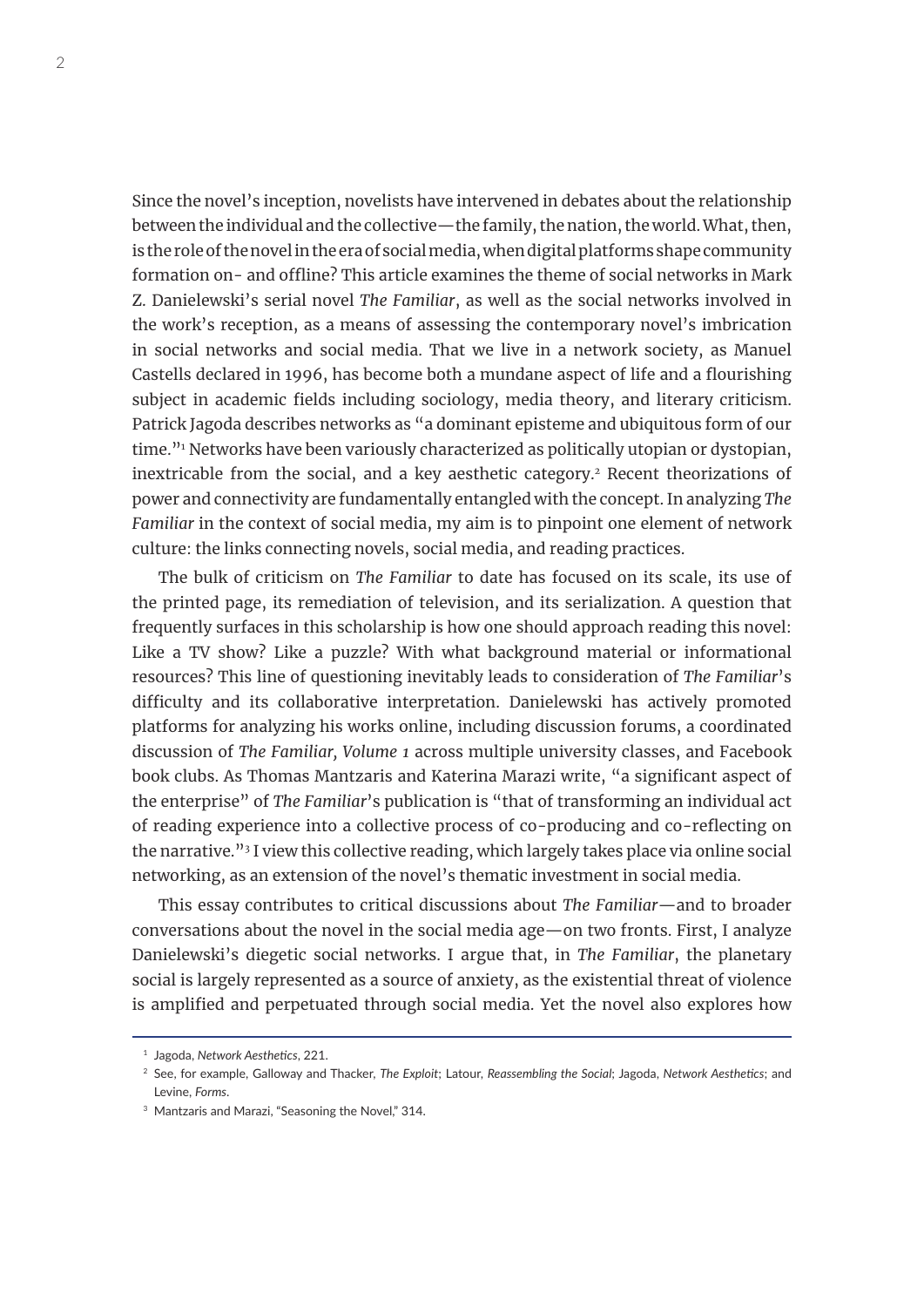social networks offer the potential for resistance and protection from such violence. Put another way, while *The Familiar* dramatizes the perils of digital networks, it also demonstrates how they allow vulnerable individuals to form protective communities, forging surprisingly powerful connections out of weak ties. Jagoda has shown that novels and other narrative works can provide crucial insights into the network imaginary.<sup>4</sup> *The Familiar* exemplifies how a novel might be an aesthetic form particularly suited to theorizing social media, as it layers the narrative structure of myth onto the viral logic of social media.

Second, I describe how Danielewski's real-world socially networked communities have impacted the interpretation of his writing. Examining the discourse and practices of these online reading groups, I build on existing critical work on the digital literary sphere, a term introduced by Simone Murray to describe the "rich seam of online biblio-enthusiasm" that emerged as literary culture migrated from print and broadcast cultures to the Internet.<sup>5</sup> My analysis centers on the Facebook "Reading Club" dedicated to *The Familiar* and on the online discussion, conducted through WordPress, wherein students and faculty at multiple universities blogged about *The Familiar, Volume 1*. These two cases are newer additions to Danielewski's online reading communities, so they present the opportunity to extend earlier research on the MZD Forums, the online discussion board that Danielewski founded in 2000. Additionally, they occupy opposite ends of the spectrum in terms of the reading cultures and social networks they represent. The WordPress discussion pushes the classroom into the blogosphere, troubling distinctions among academic interpretation, social networking, and public discourse. The Facebook group harnesses the conventions of both social media and book clubs, demonstrating how academic-adjacent interpretation may flourish in contexts not typified by such reading.

At stake is a more nuanced understanding of the power and potential violence of communities constituted through social media; of the ability of the novel genre to represent and theorize such communities; and of the ways that reading communities' emergence across social media has problematized longstanding conceptualizations of contemporary reading culture as characterized by a series of divisions (such as that between amateur and professional readers). I am thus in dialogue with scholarship about the ways that the novel genre is enmeshed in what Amy Hungerford calls "contemporary literature's social worlds."6 Tim Lanzendörfer and Corinna Norrick-Rühl argue that "the term 'novel' is best perceived as a node in the novel network of

<sup>4</sup> See his *Network Aesthetics*.

<sup>5</sup> Murray, *Digital Literary Sphere*, 2.

<sup>6</sup> Hungerford, *Making Literature Now*, 4.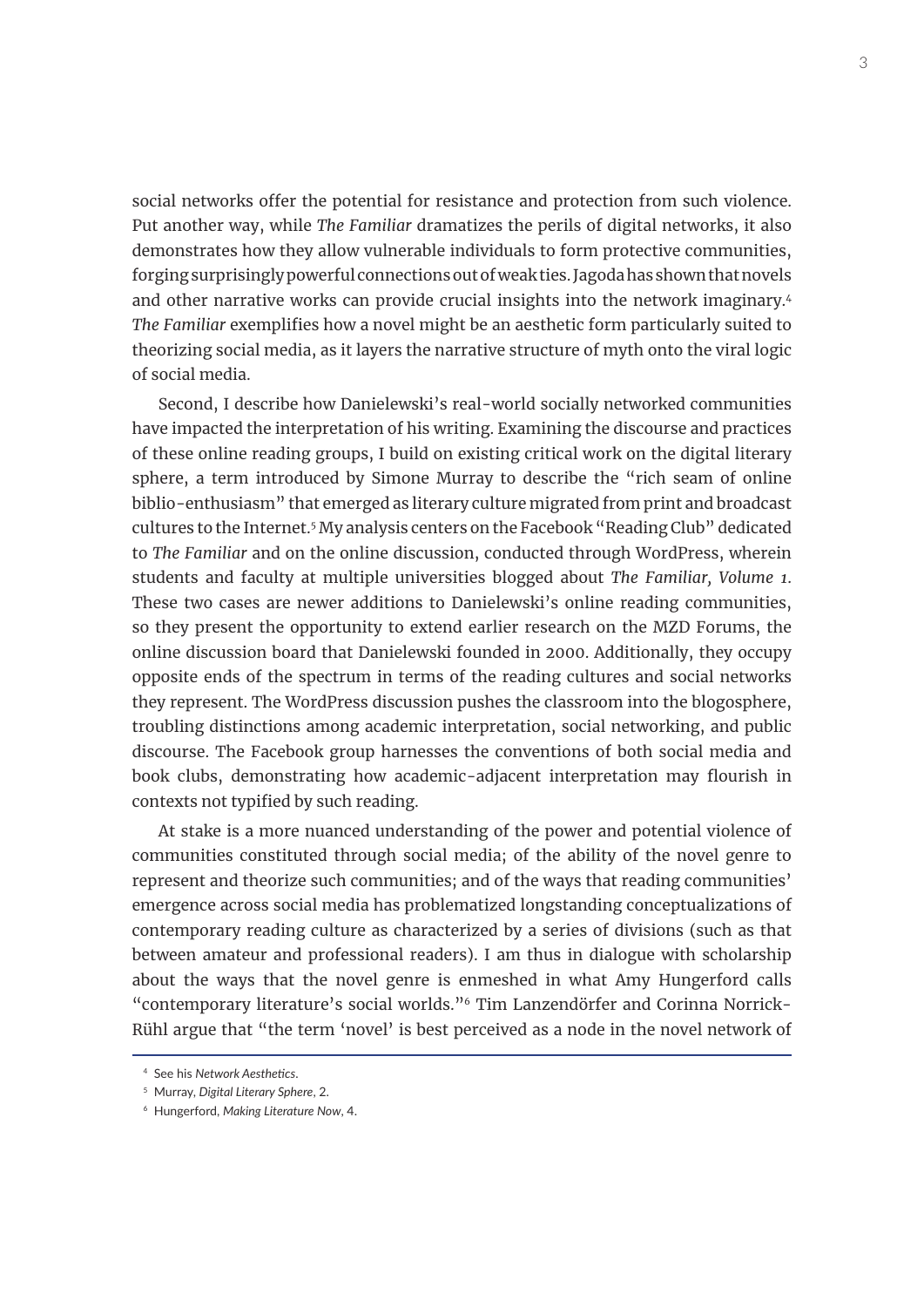actors, objects, ideas, and markets," "a hub or a hinge in any number of otherwise discrete networks" including publishing industries, medialogical contexts, and readers.<sup>7</sup> Attending to the social networks within and surrounding *The Familiar* can expand the ways we understand novels' networks, and social networks, in the twenty-first century.

#### **Planetarity and Predators: Social Media in the Network Novel**

Media are a salient feature of *The Familiar*, from the novel's bookish materiality to its remediation of serialized television. As Sascha Pöhlmann describes, *The Familiar*  "constructs a storyworld that is fundamentally a digital culture in the global Internet age."8 Although social media feature prominently in *The Familiar*, Danielewski's depiction of this aspect of the media ecology has received less critical attention than other media elements. Much of the extant research on the impact of media culture on fiction concerns literary works published in 2010 or earlier—literary works, in other words, that were written either before or coincident with the rise of social networking via social media. I define social networking as the use of digital platforms to connect, collaborate, communicate, or otherwise create social spaces and interactions. Although social networks as a sociological concept predate digital networking, Scott Selisker observes that social networks are "increasingly … instantiated digitally through the new forms of *social media*, sites like Friendster, MySpace, Facebook, and Twitter."9

The first social media site is usually considered to be SixDegrees.com, launched in 1997. Social media rose exponentially between 2000 and 2010, however, with Friendster (2002), MySpace (2003), YouTube (2005), Facebook (2006), Twitter (2006), Tumblr (2007), and Instagram (2010). The first five volumes of *The Familiar* are set between May and September of 2014 and were published between 2015 and 2017. Danielewski's serial novel may speak to more established sub-fields like "the contemporary novel" or "the novel in the digital age," but *The Familiar* is more precisely a social media novel, written and set during a time when Facebook, YouTube, and Twitter are a decade old, and when youth culture is produced through platforms like Snapchat (and later, TikTok).

Social networking is an integral part of what José van Dijck characterizes as "a new infrastructure for online sociality and creativity."10 According to one report, there were

<sup>7</sup> Lanzendörfer and Norrick-Rühl, "Introduction," 7, 12.

<sup>&</sup>lt;sup>8</sup> Pöhlmann, "Fictions of the Internet," 364.

<sup>9</sup> Selisker, "Social Networks," 211. Selisker's analysis focuses on social media during the decade of their emergence (2000–2010).

<sup>10</sup> Van Dijck, *Culture of Connectivity*, 4.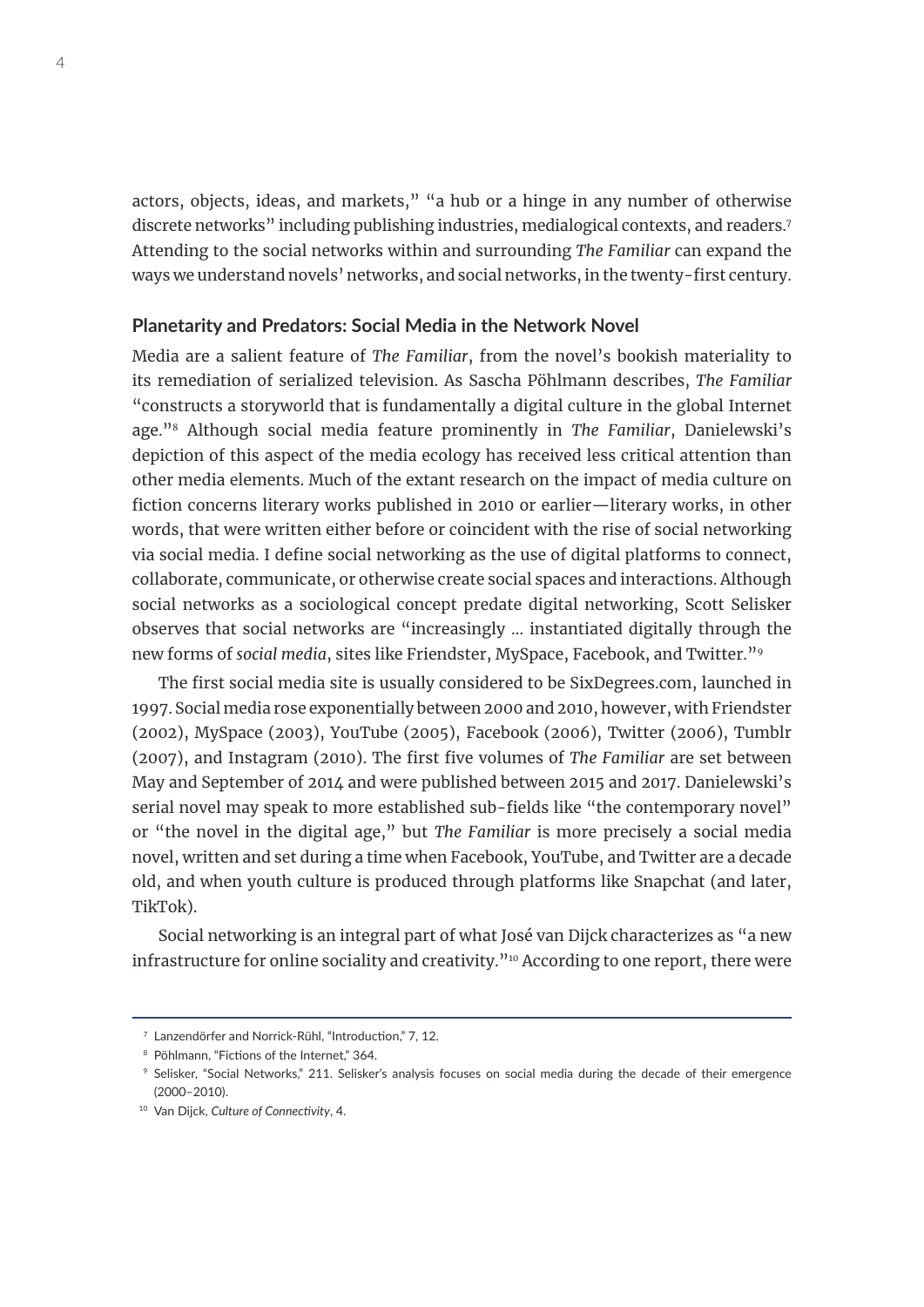$3.8$  billion active social media users in 2020—nearly half of the global population.<sup>11</sup> Social networking has profoundly reconfigured sociality and daily habits, two areas where the novel has historically had much to say. The novel is no longer a privileged form for imagining the social: its competition with other fictional and print genres has given way to vying with film, television, and videogames. Cultural critics are as likely to look to television programs like *The Wire* to discuss the network imaginary as they are to novels.12 At the same time, the novel's history gives it a vested interest in examining the shift to the era of social networking. As social media and network culture more broadly have made "connection … less an imperative than … an infrastructural basis of everyday life," the novel is strategically positioned to examine the uses and effects of social networking.<sup>13</sup>

One strategy by which contemporary novels bear witness to the impact of social networking is via what Jagoda terms "the network novel—a late twentieth-century genre that reworks and intensifies the cultural concerns regarding a world interconnected by communication and transportation networks, and made unprecedentedly dependent upon an informational economy."14 While Jagoda charts the network novel as a trend in the 1990s, Selisker argues that "networks become a major figure through which fiction during [the period between 2000 and 2010] considers the mitigation of, and new structures of, individual and collective agency."<sup>15</sup> Such novels—think David Mitchell's *Cloud Atlas* or Jennifer Egan's *The Keep*, or, as a precursor, Thomas Pynchon's *Gravity's Rainbow*—represent huge, often global networks that span time and place, interrogating the network as a structure of social organization. Another strategy is to center social networks thematically. In Kevin Nguyen's *New Waves*, for instance, the protagonists meet through one social networking site and work at another, and social media becomes the primary venue for forming intimate connections as well as for memorializing the dead.

*The Familiar* employs both approaches. Where *House of Leaves* focuses on families in domestic spaces and *Only Revolutions* sets a paired couple against the backdrop of the nation, *The Familiar* explores "planetarity"—the interlinking of networks upon networks of people across the world.16 In their book on the planetary turn in critical theory, Amy J. Elias and Christian Moraru differentiate planetarity from globalization:

<sup>&</sup>lt;sup>11</sup> Koetsier, "Why 2020 is a Critical," n.p.

<sup>12</sup> See, for example, Jagoda, *Network Aesthetics*, chapter 3, and Levine, *Forms*, chapter 6.

<sup>13</sup> Jagoda, *Network Aesthetics*, 1.

<sup>14</sup> Ibid., 44.

<sup>&</sup>lt;sup>15</sup> Selisker, "Social Networks," 217.

<sup>16</sup> *The Familiar, Volume 1*, 33. Additional citations from *The Familiar* will appear parenthetically in the text, abbreviated as *TF*v1, *TF*v2, etc.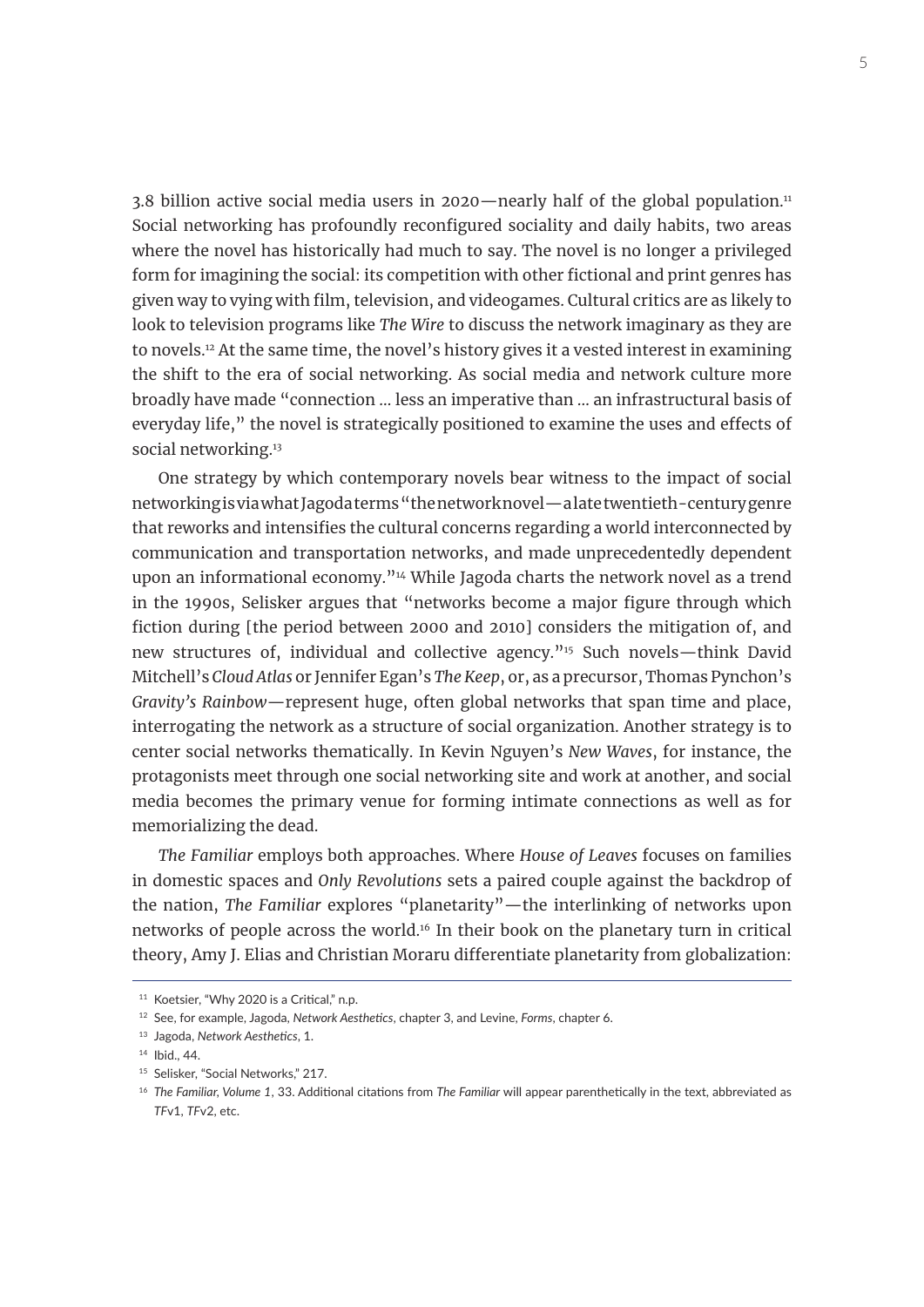"there has been a paradigmatic translation of world cultures into a planetary setup in which globalization's homogenizing, one-becoming pulsion is challenged by *relationality*, namely, by an ethicization of the ecumenic process of coming together or 'worlding.'"<sup>17</sup> Such worlding is for Danielewski, as for Elias and Moraru, tied to the relationship between humans and the "planet as world ecology"; but most germane to my analysis is the notion of the ethics of relationality.18 For Danielewski, this ethics plays out through *The Familiar*'s formal structure. Representing the complex, interconnected networks that make up the planetary social, the novel is composed of nine interlinked narratives, each from the perspective of a single character and written in a distinct font and voice.

As Inge van de Ven writes, "*The Familiar* dramatizes a social network"—one, I would add, that maps onto, and stands as synecdoche for, planetarity.19 At the hub of this network narrative is the story of Xanther Ibrahim, a precocious twelve-year-old who rescues a strange, uncanny cat. Combining Xanther's narrative with those of her parents, Astair and Anwar, the Ibrahim family becomes one small network. Others expand the novel's scope beyond this Los Angeles household. *The Familiar* follows fellow Angelinos Luther Perez, a gang member; Shnorhk Zildjian, a taxi driver; and Özgür Yildirim, a police officer. The remaining narrative strands extend across the United States and the world. Cas Stern is a computer programmer on the run with her partner Bobby, travelling through American cities. Isandòrno is a hitman working in Mexico. Jingjing is a recovering drug addict in Singapore, who assists the healer Tian Li.

Part of the pleasurable challenge of *The Familiar* is puzzling out how and why the nine narratives echo and intersect. These individual nodes, to borrow more networking terminology, become more closely connected as the first five volumes progress: by the end of *Redwood*, for instance, Shnorhk drives Jingjing and Tian Li to meet the Ibrahims. To some degree, then, *The Familiar* renders networks as legible objects. Whereas networks are typically construed as an aesthetic form at or beyond the limit of representation, the promise that the networks of *The Familiar* will converge and become comprehensible is one way that a linear, finite (if large) narrative text may make "networks … sensible and accessible."20 At the same time, however, *The Familiar* also gestures towards the sublime scale of planetary networks. These nine character strands may coalesce into some knowable or stable formation, but each character is also situated within many other networks—classmates, coworkers, gangs, musical

<sup>&</sup>lt;sup>17</sup> Elias and Moraru, "Introduction: The Planetary Condition," xi-xii.

<sup>&</sup>lt;sup>18</sup> Ibid., xvi.

<sup>19</sup> van de Ven, *Big Books*, 143.

<sup>20</sup> Jagoda, *Network Aesthetics*, 21.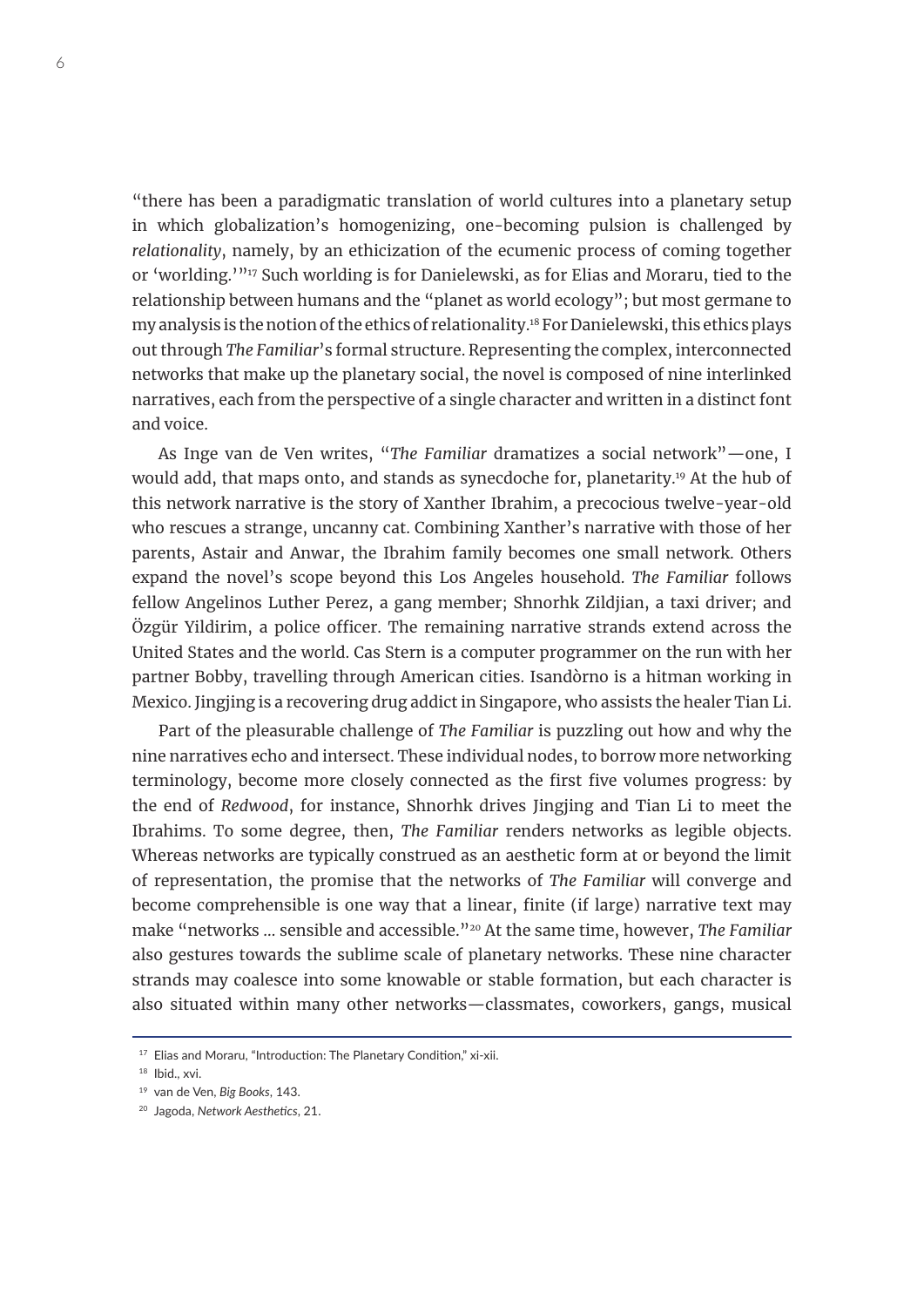groups, friends. The Greek-Chorus-like Narcons often provide biographical details of the peripheral people who touch the lives of the nine central characters, marking the vastness of planetary networks. No network in *The Familiar* is static, as Danielewski traces the movements of people, cargo, and information travelling across the globe. The best model for networks may be Shnorhk's reverence for "Traffic," which is a "religion for Shnorkh: how people move and relate" (*TFv1* 407).<sup>21</sup>

That planetarity is inseparable from digital networks is evident from the proliferation of social media in this novelistic world. Astair and Xanther watch Tai Chi videos on YouTube, police officers and criminals monitor each other on social media, and Cas searches "sites from Reddit to Facebook to Parcel Thoughts, Google of course, BitTorrent, [and] MMOGs like WOW" (*TF*v1 149). The outlier in Cas's list is Parcel Thoughts, a fictional social networking app that is a prevalent link among the narratives. Luther's gang members use it to coordinate criminal activity, while Bobby and Cas use it to communicate with their fellow fugitives. Parcel Thoughts has different zones or settings: the "Solosphere," where users post their own thoughts in isolation and relative safety; the "Amicasphere," where users communicate with selected friends; and the Noosphere, including "friends of friends of friends," which Xanther considers to be "the least safe" sphere (*TF*v1 335). It also includes features like the "Horrosphere," where school bullies distort photos of Xanther and her friends so that their faces look mutilated (a fictional riff on Snapchat filters).

This tension between friendship and horror exemplifies the ambivalence of social networks in *The Familiar*. Parcel Thoughts is a microcosm of social media, exposing both the perils of digital networks and the ways they may join vulnerable individuals together into powerful communities. Such protection is necessary because violence is an inescapable part of this world, spanning the entire Earth and all of human time. Death and war are described as "our common horrors," which "not even all of time will end" (*TF*v1 16, 17). Violence, Danielewski implies, is as present in the online harassment Xanther experiences as it was in the prehistoric past. The motif of violent predators hunting their prey permeates the novel. School bullies are predators, or "preds," in Xanther's parlance. Xanther is bullied online and offline. As danah boyd argues in her study of teenage social media users, "technology can amplify existing dramas" among teens and "can also create new mechanisms for meanness and cruelty to unfold."<sup>22</sup> The

<sup>&</sup>lt;sup>21</sup> While Shnorkh is referring to automobile traffic, "traffic" may also refer to the messages that circulate in information networks.

<sup>&</sup>lt;sup>22</sup> Boyd, It's Complicated, 140. Boyd is generally critical of claims that there exists an epidemic of cyberbullying, arguing that such accounts tend to conflate what she considers true aggression with teasing, performative "drama," and other negatively charged social interactions among teens.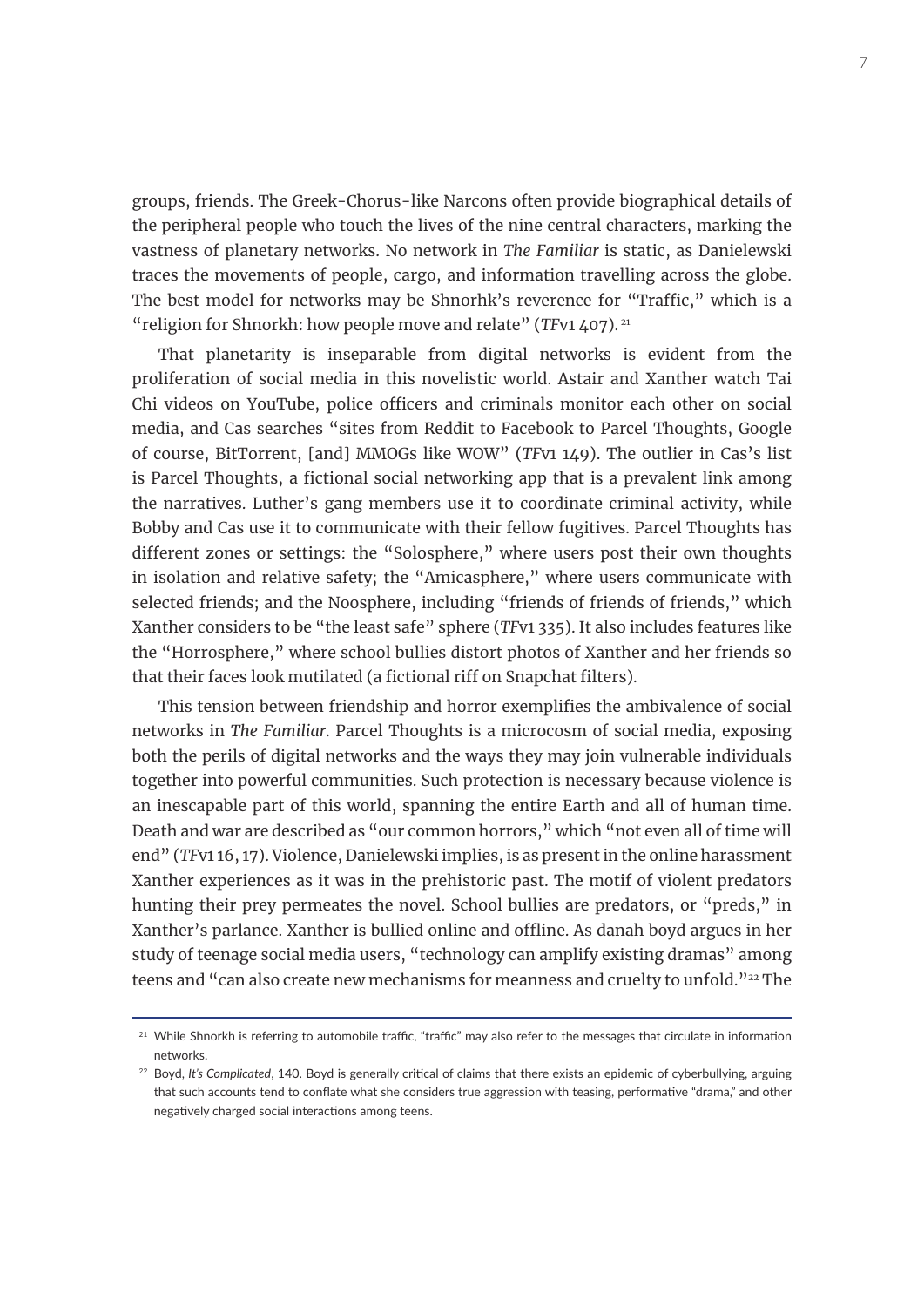violence preds visit on the bodies of Xanther and her friends ranges from the symbolic (the photoshopped distortions of their faces in Parcel Thoughts) to the physical (bullies beating Xanther so seriously that her parents considered home-schooling her) (*TF*v1 128). These incidents parallel the violence of the global drug trade, the murders that Özgür investigates, and the Armenian genocide, which Shnorhk helps to document. The existential cruelty of the violence in this world is shown in how consistently it is levied against those who are the most powerless and innocent. Isandòrno's employer The Mayor callously murders an infant by throwing it into a deep fryer, and baby animals are hunted for sport. Like Xanther's epilepsy (which she imagines to be a predator stalking her), violence is a perpetual threat.

Violence, then, is not caused by social networks, according to *The Familiar*; it is a fundamental facet of human life. Yet Danielewski suggests that because social media are so interwoven with contemporary life, they amplify violence. As Zeynep Tufekci has written, refuting the doctrine of digital dualism, "the Internet is not *a* world" unto itself, separate from offline life; "it's part of *the* world."23 Danielewski's formulation of planetarity rests similarly on the inseparability of online and offline social networks. This interconnection is evident in the novel's depiction of real-world events as well as fictional ones. For instance, Xanther recalls feeling deeply disturbed by the death of James Foley, the journalist whose beheading by ISIS was recorded and uploaded to YouTube in 2014 (*TF*v3 797). When Danielewski mentions the 2014 mass killings that took place in Isla Vista, California, the narrative notes that the news reports contain a "transcript of [a] YouTube post" featuring the murderer's racist, sexist screed another example of how the horrific violence of the real world may be mediated through social media (*TF*v2 518). In the fictional world, too, predators use social media. The Caged Hunt sequence describes a video of hunters callously executing animals, the text framed by a YouTube-like video interface, suggesting that the recording has been shared online. Additionally, both Luther and the school bully Dendish use Parcel Thoughts to coordinate and perpetrate their violence.

The Parcel Thoughts logo is a "black-ribboned-black-box icon" (*TF*v1 334). It depicts a gift but perhaps also a cage or Pandora's box. That it is a black box is significant, aligning the app with the general principle that modern technology operates as a series of black boxes whose workings are hidden from users. Parcel Thoughts depicts social media as both ubiquitous and mysterious. It reifies its users and subjects them to violence, but its machinations are hidden from them. It is the work of this novel, in part, to make such machinations visible—metaphorically, but also literally. The word

<sup>&</sup>lt;sup>23</sup> Tufekci, "The Social Internet," 14.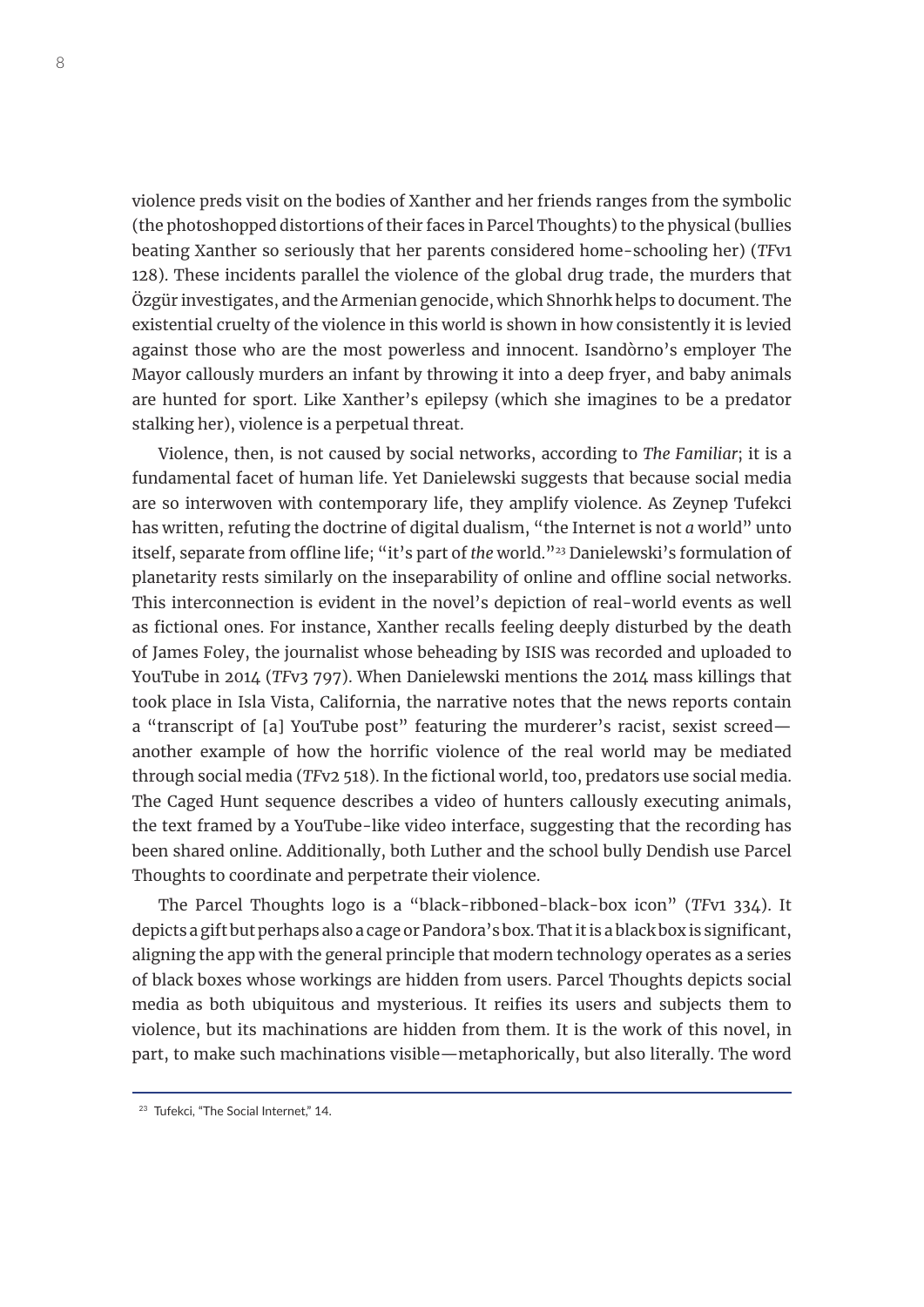"signiconic"—Danielewksi's coinage for the combination of linguistic ("sign") and visual ("icon") elements in his work—joins "planetarity" and "violence" in the section headers of *TF*v1. *The Familiar*'s planetary networks and threats of violence mimetically manifest for the reader through Danielewski's many signiconic features, from the inclusion of visual representations of the media platforms the narrative describes (e.g., the cellphones and text messages of Parcel Thoughts users) to the calligrammes of predators and prey whose hunts close each volume.

There is much we might say about Danielewski's use of the signiconic. The point I note here is that it drives home the idea that both violence and digital networks are ever-present and inextricably interconnected. Even the natural world is inflected by elemental, technologically mediated, and signiconically represented violence. Nature (which is for Danielewski, as for Alfred, Lord Tennyson, "red in tooth and claw") takes form through the visual iconography of volume 2. That volume is subtitled *Into the Forest*, a space represented pictorially for the reader across several beautiful and arresting series of pages. The forest is created out of hashtags and at-signs, the visual vocabulary of social networking. In this imagery, Danielewski solidifies his portrayal of social networks as the often-ominous environments that surround everyone, quietly but persistently mediating the experience of planetarity.

### **Viral Power: Weak Ties, Memes, and Myths**

*The Familiar* balances this dystopian vision of networked planetarity with the hope of more utopian social arrangements. In this world where *predator* and *prey* are the guiding binary opposition, social networks create a third term: *the pack*. If there is a chance of safety, it lies in numbers—especially in coalitions of vulnerable, isolated individuals. It is true that the novel features many close connections: supportive friends, friendly colleagues, and the Ibrahim family as a network hub. Yet Danielewski seems most interested in the ways that social media might connect dissimilar and unrelated people into a new planetary sphere of sociality—a sphere that could resist violence and instead offer custody (a word that is another of *TF*v1's section headers). The novel's protagonists are strikingly lonely. Xanther is outcast and bullied, having only recently bonded with friends who support her. Özgür "never belongs" (*TF*v1 161). Cas and Bobby try to keep off the grid, as their circle of friends is picked off one by one; their antagonist goes by the pseudonym Recluse, implying his rejection of sociality. By the fifth installment of *The Familiar*, however, these individuals are increasingly situated within loose but formidable networks. These networks provide power and protection.

Many studies of social media have concentrated on the closeness of online ties and the extent to which they map onto offline social connections: "In the offline world,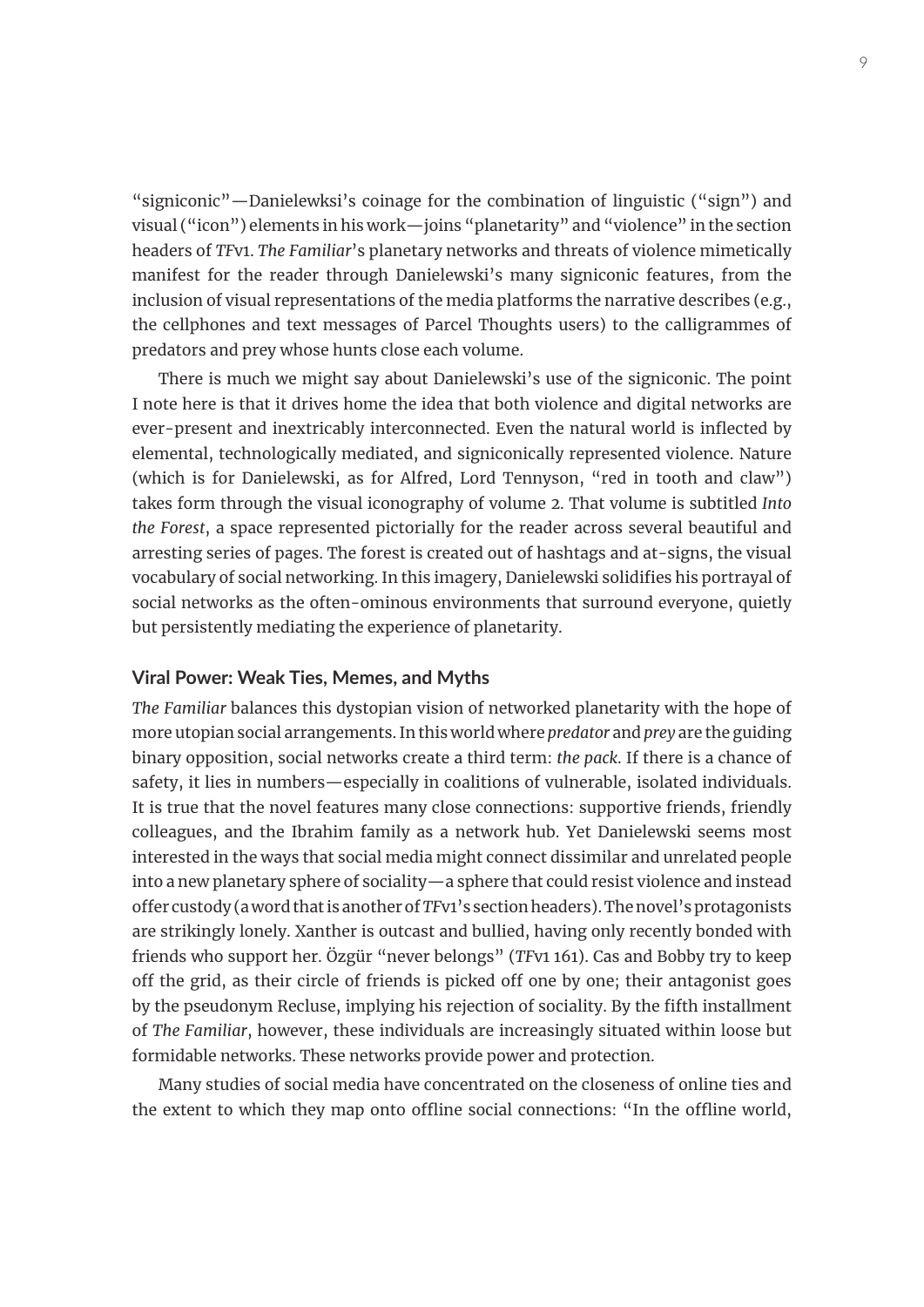people who are 'well connected' are commonly understood to be individuals whose connections are gauged by their quality and status rather than their quantity. In the context of social media, the term 'friends' and its adjunct verb 'friending' have come to designate strong *and* weak ties, intimate contacts *as well as* total strangers."<sup>24</sup> In sociologist Mark Granovetter's influential argument in "The Strength of Weak Ties," weak ties are those between dissimilar individuals: "the stronger the tie connecting two individuals, the more similar they are, in various ways." $25$  Granovetter argues that weak ties are more effective than strong ties in disseminating information. It is precisely weak ties in *The Familiar* that activate supernatural power. The three most powerful characters are drawn together despite having little in common: Tian Li is an elderly, Asian healer; Cas is a middle-aged programmer of Native American descent; and Xanther is a white girl on the brink of teenhood. Social media networks tend to encompass either people who already have close ties in their offline life (such as Xanther and her friends sending Parcel Thoughts messages) or people who join an online community based on common interests (such as the reading forums dedicated to Danielewski's works). Cas, Xanther, and Tian Li are tied to one another nonetheless: Cas scries Xanther in her orb, and when Xanther and Tian Li finally meet, supernatural phenomena occur.

Familiarity here is less to do with genetic kinship, shared interests, or physical proximity than with common humanity—and, particularly, humanity as it exists on the margins of power. We might consider the strength of weak ties in *The Familiar* to be two-fold. Following Granovetter, the weaker ties generate the most power, as characters are drawn together despite having little in common and coming from disparate backgrounds. Additionally, these ties form between marginalized characters: other characters perceive them as physically weak (Tian Li's fragility, Cas's pain, Xanther's epilepsy), and they occupy marginalized social positions due to factors including gender, age, and race. In this way, *The Familiar* challenges representations of networks more typically seen in American and Anglophone fiction, where, Selisker argues, characters who are othered are frequently depicted as intermediaries (edges, in network parlance) for characters with greater social privilege. Bringing the Bechdel Test into dialogue with network analysis, Selisker writes that "[i]f we consider that female characters are often intermediaries between male characters … [w]e could then visualize the actor-network of a text in which intermediary female characters could be accurately represented not as nodes in their own right but as mere edges between

<sup>24</sup> van Dijck, *Culture of Connectivity,* 13.

<sup>&</sup>lt;sup>25</sup> Granovetter, "The Strength of Weak Ties," 1362.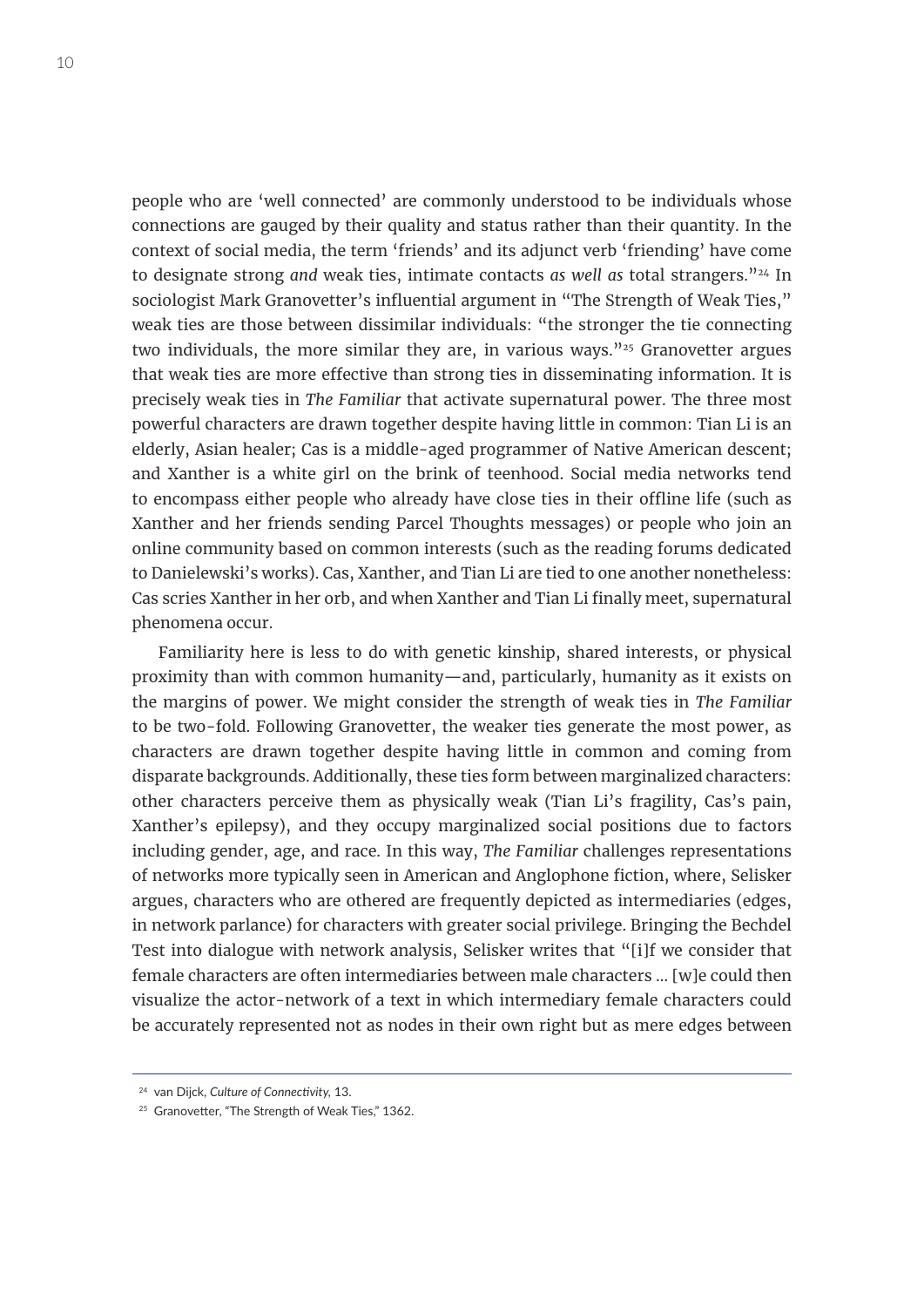the male nodes."26 In *The Familiar*, it is those characters who might easily have been edges in other literary contexts who form the nodes—indeed, the hubs (i.e., the most heavily connected nodes)—of this networked world. To return to the work's title, the Oxford English Dictionary states that common definitions of *familiar* include "a close friend or associate" and "a spirit, often taking the form of an animal, which obeys and assists a witch or other person," as well as that which is known or "part of one's everyday knowledge." *The Familiar* also evokes a now-rare, historical definition: "a subordinate," as in "a servant of a person of high rank." $27$  Such structurally subaltern people are the ones who channel power in *The Familiar*'s social networks.

This phenomenon is most evident in the Xanther "cosplayers," the brigade of young girls, ranging in age from about eight to about thirteen, who begin to appear across the different narratives.<sup>28</sup> Their style replicates Xanther's appearance: black braids, black shorts, pink Converse shoes, pink tee-shirts, and white stuffed animals attached to their shoulders, emulating Redwood's habitual perch on Xanther. Danielewski makes it clear that the Xanther cosplayers, although all "dressed like Xanther," are otherwise quite diverse: a "young black girl," "a little Latina girl," an Asian girl, a girl wearing a hijab, etc. (*TF*v3 104, *TF*v2 497, *TF*v4 406, *TF*v3 593, *TF*v5 744). Dissimilar in their racial backgrounds but self-fashioned to appear the same, the cosplayers blur the line between strong and weak ties, similarity and difference. The flip side of familiarity is uncanniness—the strangeness of finding connections at once close and distant, like Freud's *unheimlich* experience of seeing his face in the mirror and momentarily not recognizing it as his own.29 Xanther's experience of this uncanniness is fleeting, as she "turns too late, just catching through the plate glass [of a restaurant window] a girl scurrying away, about her size, wearing black and pink too and with long braids" (*TF*v3 104). For the reader, however, as for other characters in the novel, the uncanniness accumulates with each mysterious apparition.

These girls possess a degree of visibility and power not typically accessible to children and "tweens," especially in the case of those who are not white. When Luther

<sup>&</sup>lt;sup>26</sup> Selisker, "The Bechdel Test," 511. Selisker argues persuasively that "we might also relate the Bechdel Test's focus on network position to other categories of minority character inclusion. The female character isolated near the center of a network often serves as a prop for a central male character's self-actualization, and this can also be the case with a black character…. Likewise, the recent #NotYourAsianSidekick Twitter hashtag also pointed out how popular texts use the mere presence of a minority character as a guarantor of cool, authenticity, or cosmopolitan-ness. Unsurprisingly, such characters are often flat and occupy instrumental positions of isolation near the character network's center" (Ibid., 515).

<sup>27</sup> "Familiar, n., 2.a., 3.a., 5.a., and 1.a."

<sup>&</sup>lt;sup>28</sup> TFv4 406, TFv3 500. When Luther points out the girls, his associate Chitel suggests that they are "Cosplaying maybe?" (*TF*v2 497).

<sup>29</sup> Freud, "The Uncanny," 248.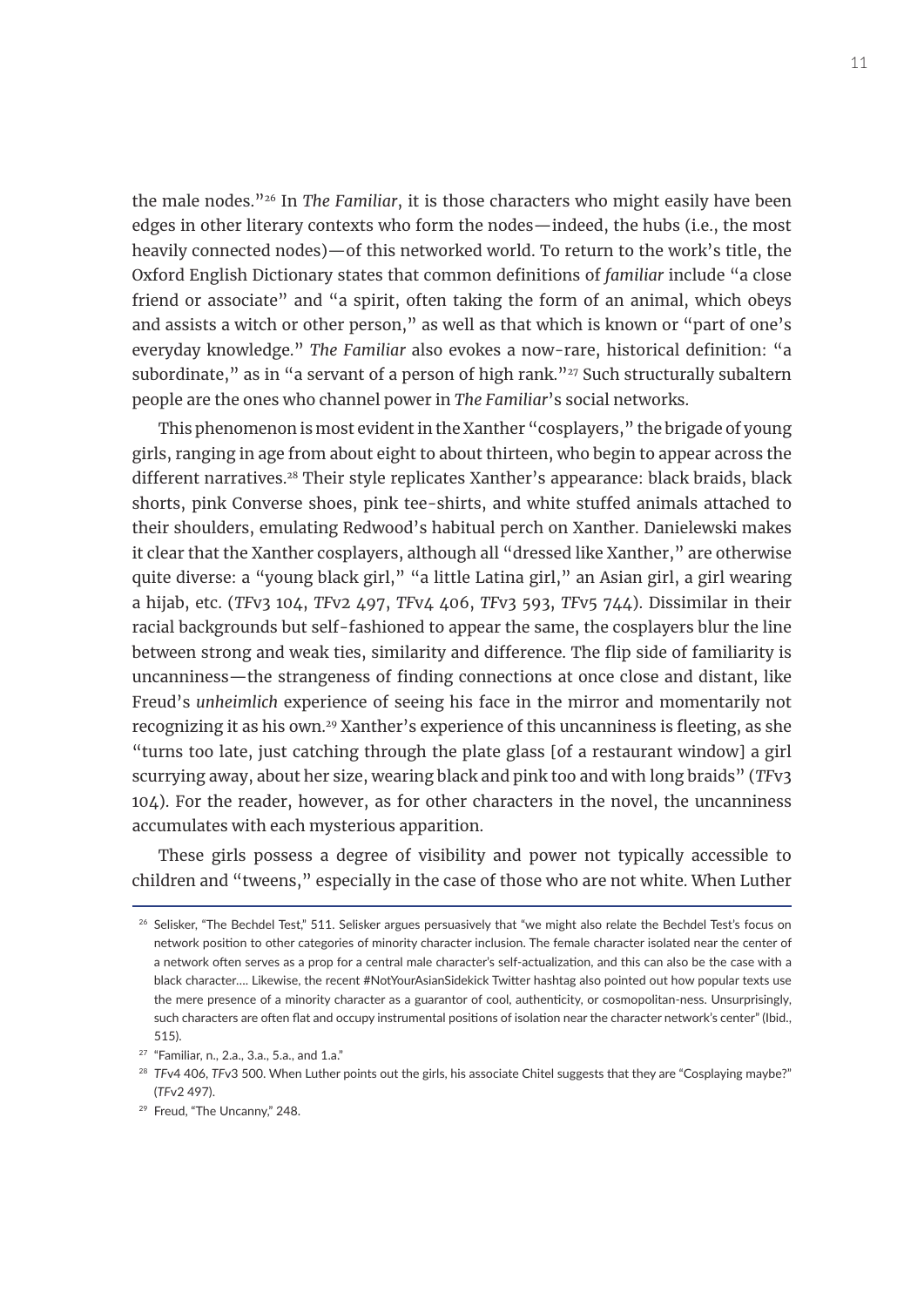sees two of the girls, it "[makes] his skin crawl," and when Astair tries to run after two girls, "they disappear at once into the shadows" as if by magic (*TF*v2 497, *TF*v3 593). While the girls' full significance is still unclear by the end of volume five, an interaction between Cas and one of the girls reveals that they belong to some kind of resistance network:

"We're with you," the black child whispers.... "We all thought we'd lost you," the girl finally sputters. "What's your name?" But the girl just shakes her head. "I'm not supposed to answer that. And you're not supposed to tell me yours." "Then what's that on your shoulder?" Cas asks. It looks like some sort of stuffed animal, pale, just peeking out from behind a black braid. "Really?" The toe of her pink Converse starting to tap the road. "How can *you* not know that?" (*TF*v4 62)

The girl is part of an entourage, including police officers, that rescues Cas and Bobby. The exchange strongly implies not only that Xanther will continue to play a significant role in the future plot but also that Cas's connection to Xanther is instrumental to this agenda. Again, as weak ties converge, strength consolidates. To return to Selisker's point that socially marginalized characters have tended to serve as "mere edges" between the nodes of hegemonic subjects in fictional networks, in *The Familiar* such characters create an alternative network. Official channels of power may be largely foreclosed for them, but the connections they form become increasingly potent. In this network, it is hegemonic subjects like police officers who are the edges.

If on the one hand the anonymity of the Xanther cosplayers, like the use of pseudonyms by Cas "The Wizard" Stern and her crew, harkens back to the early days of online networking, on the other hand the Xanther cosplayers embody the virality of social media in the twenty-first century. Astair ponders how "social media had given everyone a taste of fame" (*TF*v5 755). Xanther becomes inadvertently famous when her encounter with Satya, an escaped lioness, finds its way onto the news, but the Xanther cosplayers seem less like a consequence of Xanther's microcelebrity and more like a meme.30 At least one reader has attempted to create an actual Internet meme based on the cosplayers: a post in the subreddit for *The Familiar* (r/TheFamiliar) featured a collection of stock photos of objects like pink Converse and a white stuffed kitten, titled "Xanther cosplay starter pack." While I have not been able to track down the image's origin, the sole comment on the Reddit post states that the image had previously been

<sup>30</sup> While Xanther does not seek viral fame, she experiences microcelebrity, a term coined by Theresa Senft to describe the phenomenon of online celebrity with the emergence of stars on platforms like YouTube. See her *Camgirls.*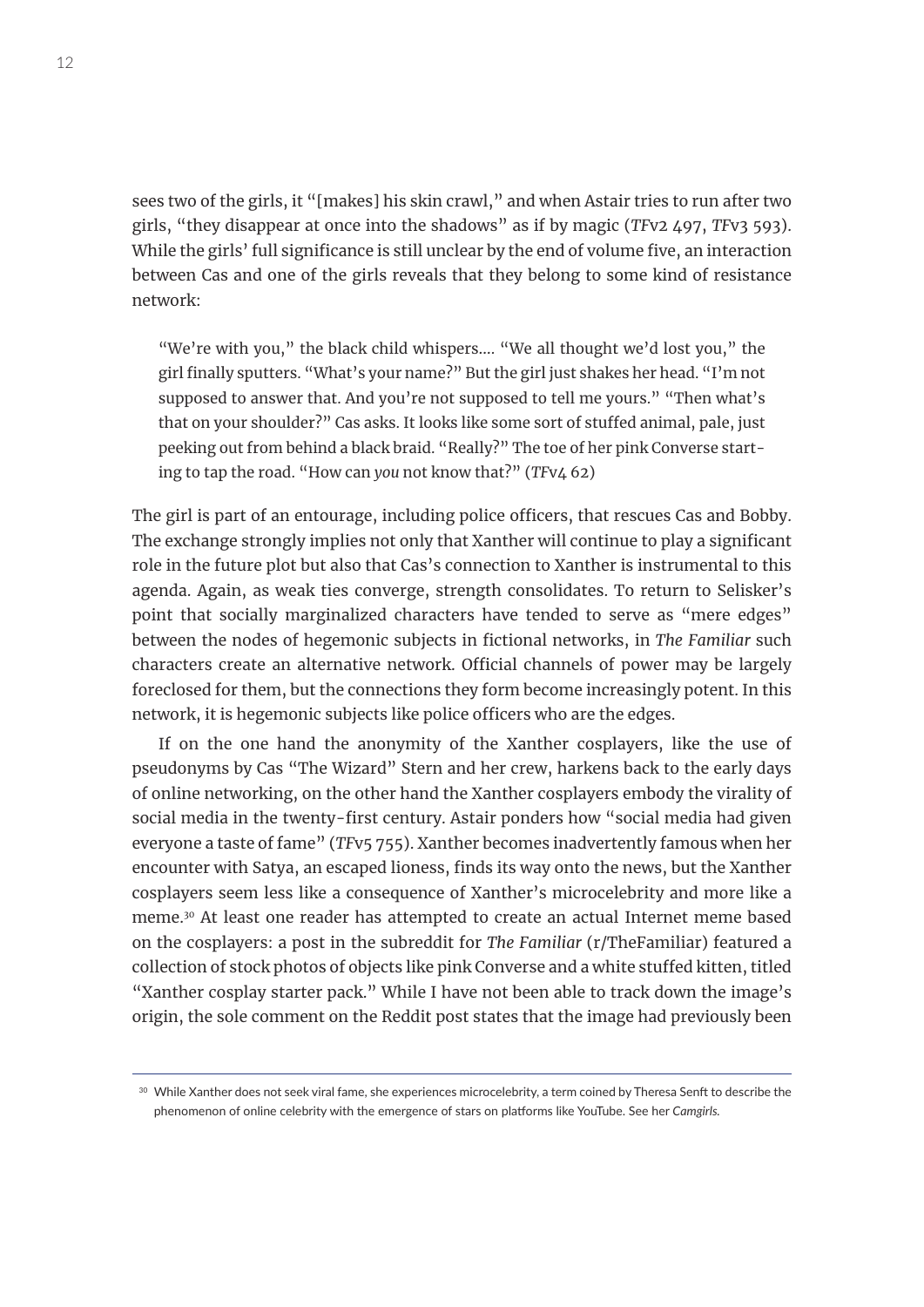shared on Danielewski's Facebook page.<sup>31</sup> The Xanther cosplayers perform and embody the viral logic of memes.

Several critiques of *The Familiar* have latched onto its enmeshment in social media culture. Tom LeClair writes that "spending so many pages on a cat and its effects will test the patience of many who don't watch cat videos on the Internet."<sup>32</sup> Another review disparages the mixing of popular culture and high culture, characterizing the novel as a sop to "online fandom": "it reads as if Danielewski ran the metrics on top-viewed subreddits and tried to connect to his target audience in as many ways possible."33 In addition to problematically dismissing online culture wholesale, such reviews miss the point: *The Familiar* is about the connectivity and virality of sociality as it is formed through social media. In its representations of social media platforms, of the violence and power that may inhere in social networks, and of the way virality may create identification and similarity out of differences, *The Familiar* illuminates what we might call the social media imaginary.

Danielewski also makes the case that one reason novels can engage with and theorize this imaginary is that myths, stories, and other narratives operate in structurally similar ways to social media. *The Familiar* incorporates extant mythology, with Xanther as a modern-day Persephone who eats pomegranate ice cream and attends a ballet titled "Hades" (*TF*v2 320). It also invents its own myths: about a society in the distant future that sends a message back in time to try to prevent its destruction; about Redwood, who is apparently an incarnation of the primal, animalistic power unleashed by malevolent future forces; and about the Narcons, metafictional artificial intelligences who seem to be creating the narratives.34 When Tian Li meets and begins to mentor Xanther, she tries to explain these stories: "Once a upon a time," Tian Li begins, attempting to pin down the vastness of epic myth with the language of fairy tale (*TF*v5 457). The impossibility of this task is evoked by the page design, with its blended snippets of text in English and Chinese characters overlapping and fading into illegibility.

Yet myths have a kind of viral logic: they make the quotidian recognizable and significant, repetitions of divine or epic motifs. Echoes become the disembodied presence of a tragic, unrequited lover; the sun is a shining chariot. This point is visible

<sup>&</sup>lt;sup>31</sup> "Xanther Cosplay Starter Pack," n.p.

<sup>32</sup> LeClair, "Familiar Core," 9.

<sup>&</sup>lt;sup>33</sup> Alford, "The Familiar Volume 1," n.p.

<sup>&</sup>lt;sup>34</sup> While beyond the scope of my argument here, Danielewski appears to be building a literary universe connected by an overarching mythos. To give just two examples, the VEM corporation is referenced in works including *House of Leaves*, *Only Revolutions* and *The Familiar*, and Redwood is mentioned in *House of Leaves* as well as being the title of Danielewski's first story.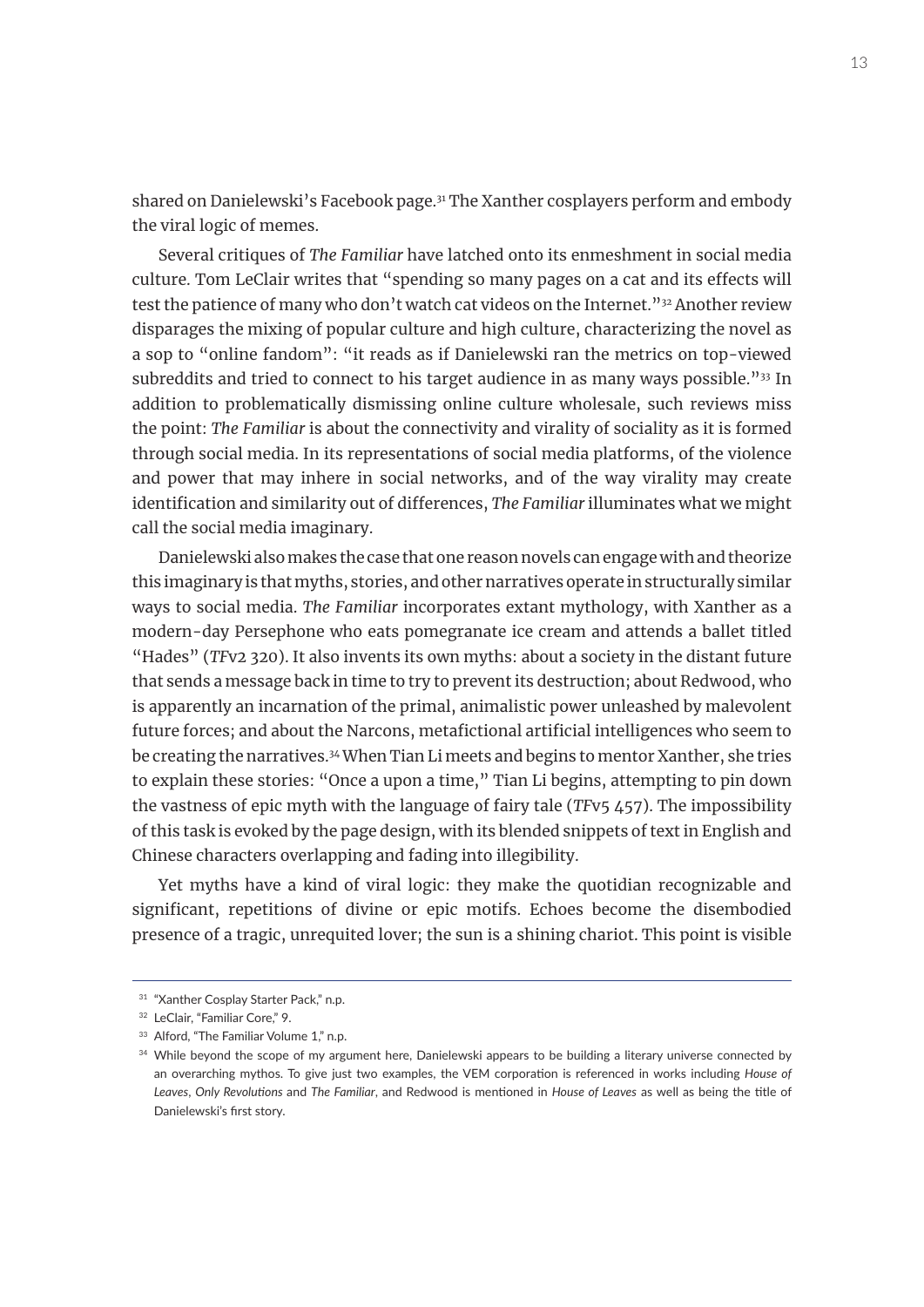in Redwood, a presence that manifests in felines from Satya the escaped lioness to the giant, tiger-like beast that stalks prehistoric people in the volumes' opening vignettes. *The Familiar* does not so much pander to people who "watch cat videos on the Internet" as adopt the viral logic of social media, cat memes and all. Given the fame of Internet meme cats such as Grumpy Cat, Keyboard Cat, and Nyan Cat, the fact that Danielewski has described the novel with the deceptively simple line "It's about this little girl who finds a little kitten" positions Redwood as similarly familiar and epic.35 Xanther's cat becomes, as Astair says of the cat's name, "[m]ythic even in its reality" (*TFv5* 758). As with cats, so with social connection: as each feline figure appears to tap into the power of a mythic beast, the practices of daily life, from sharing a meal to being bullied at school, are refracted into a mythological struggle between care and violence. Even the meme-ishness of the Xanther cosplayers seems to connect to cosmic power: because Tian Li is also described wearing pink with her hair in braids, and because the cat used to ride on *her* shoulder, Xanther herself replicates Tian Li's appearance (*TF*v3 434, *TF*v1 102). Motif becomes myth and meme. Danielewski adopts formal and operational aspects of social media to write a myth that is, in part, *about* social media—about the ways that communities form, weak ties create strength, marginalized people gain power, and violence might be met with planetary care.

## **Socially Networked Reading: Literary Difficulty and Collaborative Interpretation**

Thus far I have concentrated on social networking within the diegetic world of *The Familiar*, but social media have also been integral to the project's reception. In addition to maintaining a personal social media presence and interacting with readers through traditional channels such as book tours and interviews, Danielewski has cultivated online platforms where readers connect to discuss his writing. In 2000, the year *House of Leaves* was published, Danielewski established the MZD Forums [\(https://forums.](https://forums.markzdanielewski.com/) [markzdanielewski.com/](https://forums.markzdanielewski.com/)). Within a decade, more than twenty-four thousand members had registered to use the site. Bronwen Thomas notes that, "for comparison, a fansite for *Dune*, the cult fiction by Frank Herbert, boast[ed] 1,215 registered users."36 At the

<sup>&</sup>lt;sup>35</sup> Danielewski, "Danielewski Returns," n.p. This reading of social media via myth-making, and vice versa, is in keeping with *The Familiar*'s blending of highbrow culture and popular culture. Just as lyrics from 2Pac and Lady Gaga jostle with lines from Hegel and Emily Dickinson in its epigraphs, Internet cat memes are of no less mythological significance in *The Familiar* than is the story of Persephone. "Danielewski is the rare contemporary author whose work is both deeply experimental and reasonably popular," and he strategically layers the kinds of references one might expect to find quoted in avant-grade high-modernist works with those one might expect to find quoted on Instagram or Twitter (Letzler, "Familiar, Vaguely Familiar," 8). If one function of literature is to mythologize the present, mythic themes need not confine themselves to only a single cultural register.

<sup>36</sup> Thomas, "Trickster Authors and Tricky Readers," 91.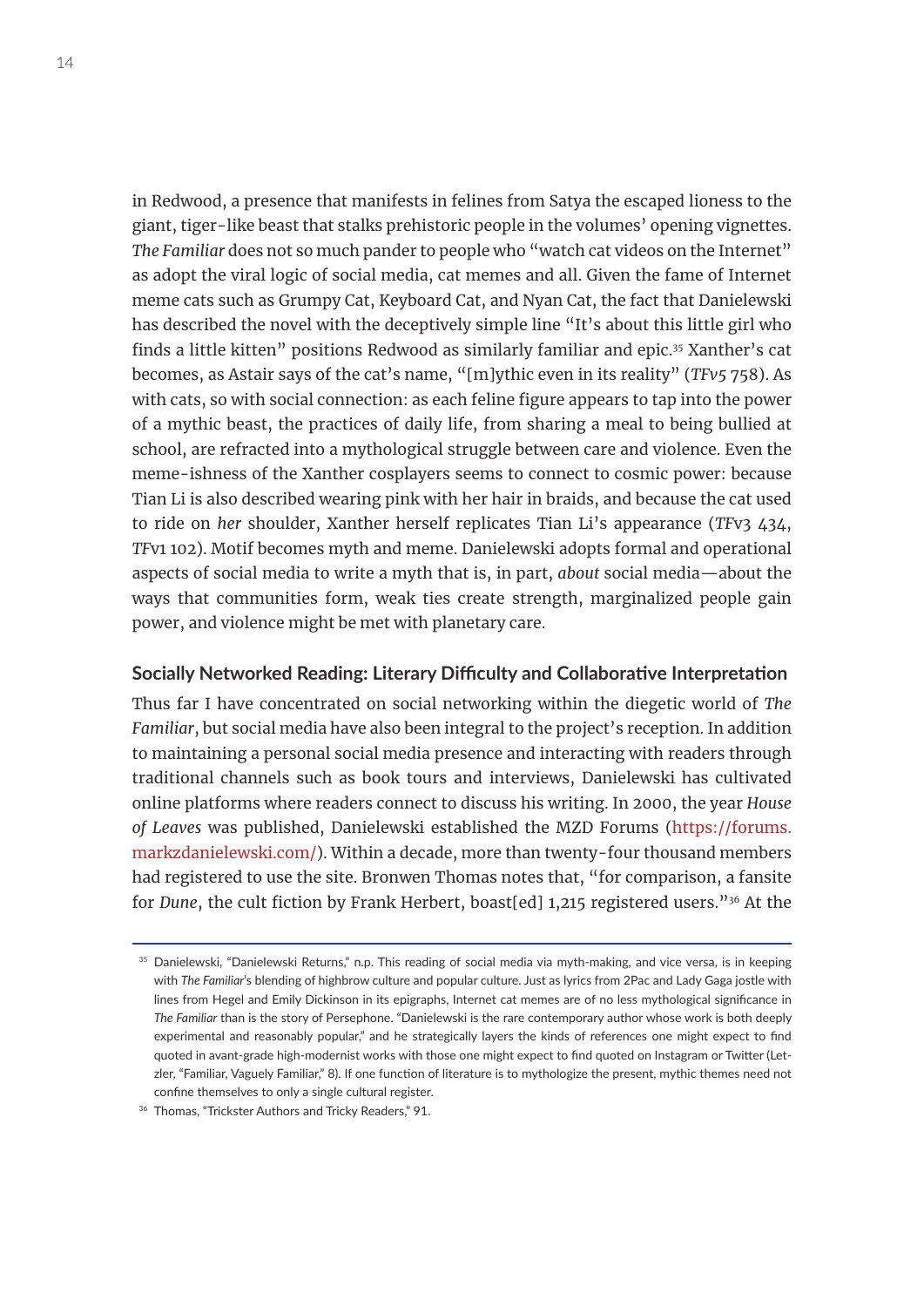time of this writing, the sub-forum for *The Familiar* has over 2,800 posts. While dwarfed by the number of posts in the *House of Leaves* sub-forum (over 56,000), this is still an unusually high level of reader engagement.<sup>37</sup> While the MZD Forums are the most established space for the collective discussion of Danielewski's work, Danielewski has also set up discussion groups on Facebook. In July of 2017, he launched The Familiar Book Club there. The group made its way through the first four volumes of *The Familiar*, reading one per month in anticipation of volume five's release on Halloween of that year. Other public discussions of Danielewski's work take place in fan-created venues, such as a dedicated Wiki site ([https://the-familiar.fandom.com/wiki/The\\_Familiar\)](https://the-familiar.fandom.com/wiki/The_Familiar) and a subreddit (r/TheFamiliar).

The launch of *TF*v1 also precipitated a public-facing, invitation-only discussion. Danielewski invited faculty (including myself) at a handful of universities to share advance copies of *One Rainy Day in May* with their students and to have their classes participate in a collaborative blog. My students at Weber State University, along with students taught by Rita Raley at the University of California, Santa Barbara; Amy J. Elias at the University of Tennessee, Knoxville; Alison Gibbons at De Montfort University; Kate Marshall at the University of Notre Dame; Treena Balds and Colin Milburn at the University of California, Davis; and Lindsay Thomas at Clemson University, exchanged ideas and questions about the text through a dedicated WordPress site ([https://](https://thefamiliar.wordpress.com/) [thefamiliar.wordpress.com/\)](https://thefamiliar.wordpress.com/). The students blogged between January and April of 2015, generating more than 200 posts and nearly 300 comments, covering topics from typography to genre fiction to posthumanism. WordPress has recorded more than 20,000 visitors to the site.

Mantzaris and Marazi argue that "[a]pproaching *The Familiar* as a social or collective experience leads us to reconsider conventions of literary production and reading practices as well as inviting us to explore the nature and operations of these newly formed 'imagined' communities."38 Danielewski's reading communities both conform to and challenge existing theorizations of twenty-first-century reading culture. Reading communities have a long history, from book-of-the-month clubs to Oprah Winfrey's hugely successfully television book club. This history usefully unsettles what Elizabeth Long identifies as "the ideology of the solitary reader": although solitary readers have often been romanticized, from medieval Christian art representing contemplative male scholars to nineteenth-century paintings of women "narcissistically absorbed" in novels, focusing on such images "suppresses recognition

<sup>37</sup> For instance, the forums for Steven Hall's best-selling novel *The Raw Shark Texts* ([rawsharktexts.com](http://rawsharktexts.com)), which also trades in puzzles and cryptic allusions, currently have around nine hundred posts discussing that novel.

<sup>38</sup> Mantzaris and Marazi, "Seasoning the Novel," 314.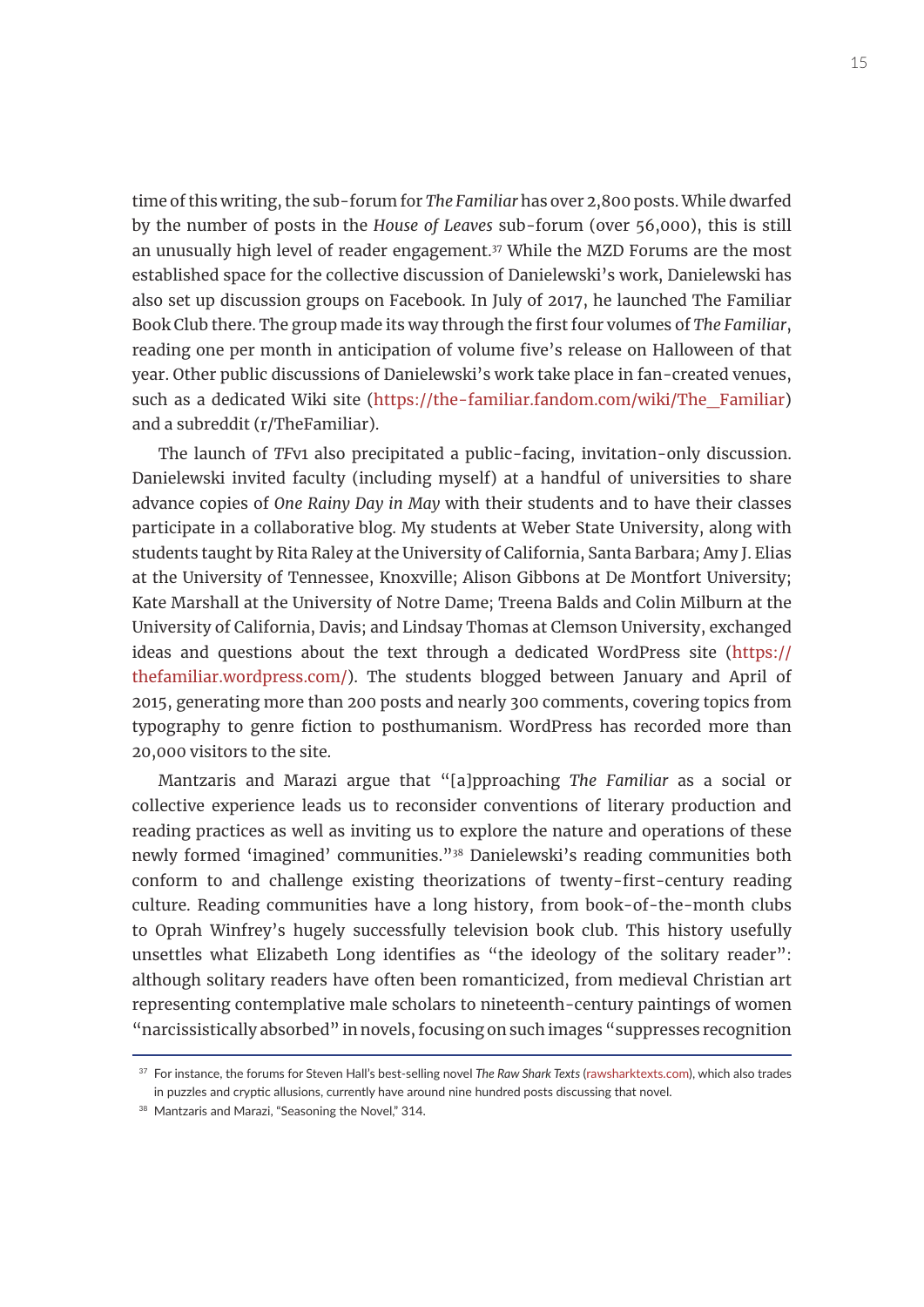of the infrastructure of literacy and the social or institutional determinants of what is available to read, what is 'worth reading,' and how to read it."<sup>39</sup> For contemporary groups like Oprah's Book Club, "reading is a *social* act in which talking about a book together is one of the preconditions for pleasurable reading."<sup>40</sup>

Socially networked reading—that is, collective or collaborative literary interpretation and book-related conversation that takes place across social media productively disrupts the overvaluation of solitary reading. David Dowling argues that "Internet culture has spawned … [a] new form of immersive radial reading as witnessed in the heterogeneity of readership on such platforms as BookTalk.org, LitLovers: A Well-Read Online Community, and onlinebookclub.org.<sup>344</sup> The social cataloguing website Goodreads, for instance, which "hosts over twenty thousand book clubs," bears the slogan "reading is more fun when shared"—a slogan, Lisa Nakamura notes, that "emphasizes … [the] pleasures of readerly sociality."42 Communities centered on individual authors are a rarer but steady feature of online reading culture since the 1990s. Such communities include fandoms and groups whose emphasis is primarily analytical. For an example of the former, the Ladies of Lallybroch group devoted to Diana Gabaldon's time-travel romance *Outlander* series leans less towards explicating the *Outlander* books than towards posts about Scottish culture, news articles about Gabaldon, and other content of interest to the fandom. An example of the latter is the group Infinite Summer, which formed in the wake of David Foster Wallace's death to read *Infinite Jest* in the Summer of 2009. Infinite Summer included guides to shepherd the forum conversation and commentary by academics and journalists. All of these examples demonstrate the ways that "[r]eading, often seen as a private act, has become inflected by the Social Web."43

Danielewski's socially networked reading communities are an important element of his literary entrepreneurship. Broadly speaking, such communities may help to generate and sustain interest in a writer's work: online platforms may leverage "community feeling" as a marketing strategy, drawing together "people … [who] perceive themselves as belonging to a community of readers and writers" in order

<sup>39</sup> Long, *Book Clubs*, 11, 6.

<sup>40</sup> Collins, *Bring on the Books*, 108.

<sup>41</sup> Dowling, "Escaping the Shallows," para. 21.

<sup>42</sup> Murray, *Digital Literary Sphere*, 155. Nakamura, "Words with Friends," 240. The readerly exchange and enthusiasm generated by such platforms is also commodified in digital literary culture. Goodreads is not only a forum for avid readers of literature: it is an asset owned by Amazon. As Nakamura writes, the "tight integration of readerly community with commerce is an absolute given, an indispensable feature of reading in the digital age" (Ibid., 241).

<sup>43</sup> Barnett, "Platforms for Social Reading," 2.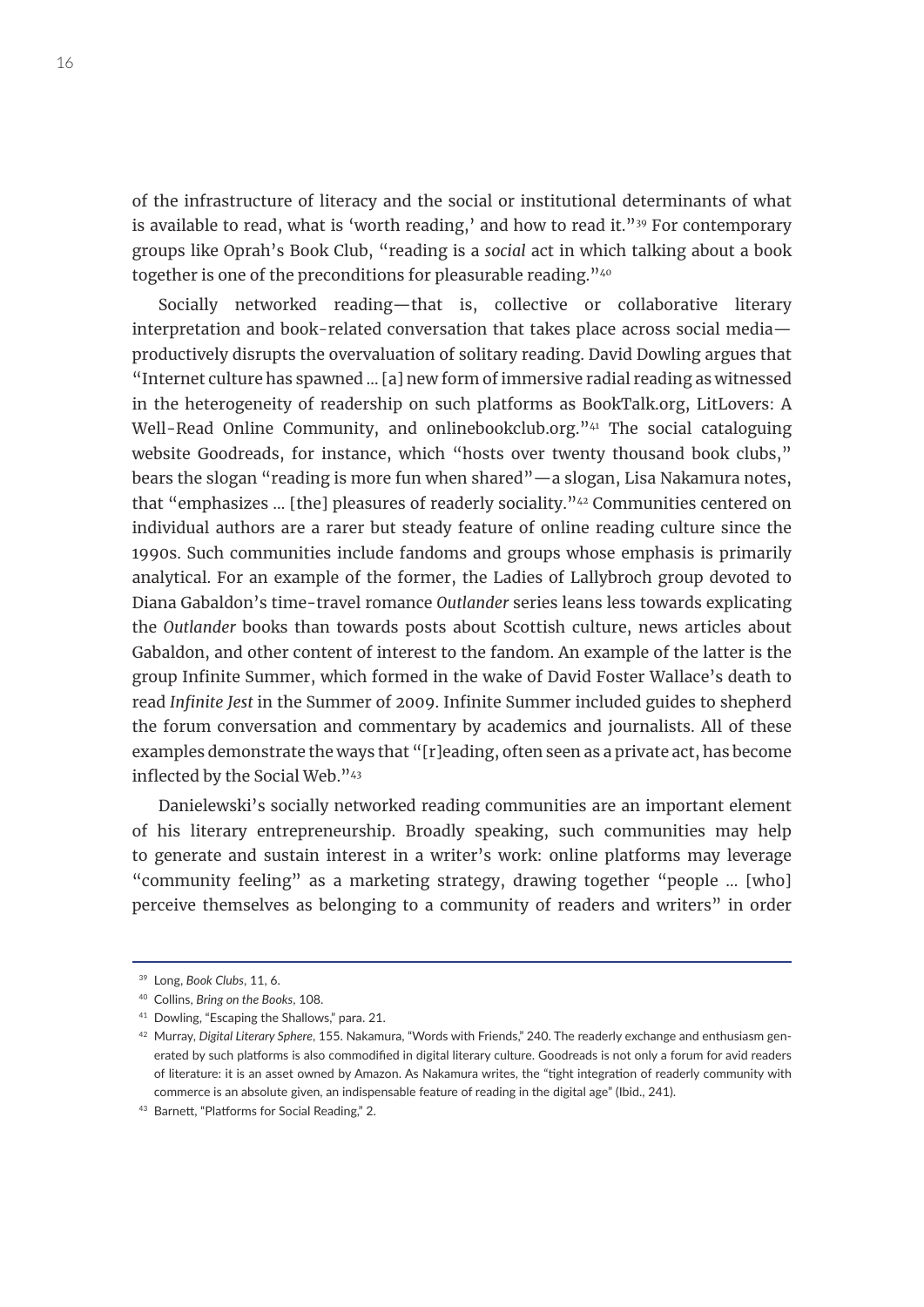to target them as consumers.<sup>44</sup> Active engagement of a reading audience is crucial for serialized fiction like *The Familiar*. Although one publishing study recommended "that publishers should conceptualize their books like successful TV shows, to create book series and to further binge-reading," Danielewski ultimately had to suspend *The Familiar* due to insufficient sales.<sup>45</sup> He announced (on social media) that the project was paused indefinitely: "[u]nfortunately, I must agree with Pantheon that for now the number of readers is not sufficient to justify the cost of continuing."46

Danielewski's cultivation of socially networked reading communities cannot be reduced to an economic framework, however. Nor can it be fully explained as authorial interest in connecting with devoted readers. To understand Danielewski's reading communities only as marketing gimmicks or reader outreach is to overlook both *The Familiar*'s deep thematic investments in networked sociality and the ways that his work has mobilized an unusually dedicated and analytically oriented readership. The guiding assumption, stated repeatedly by his readers, is that Danielewski's works are sufficiently difficult and complex as to require collective reading. *The Familiar* is the apotheosis of this perception: Barnes and Noble publicized the novel's launch with an article titled "How to Prepare for Mark Z. Danielewski's *The Familiar Vol. 1*," and the university WordPress reading group featured a post called "How to Read This Book."47

The perceived difficulty of Danielewski's works stems from their scale and density: Danielewski's novels, "with their dizzying and highly eclectic range of references and complex narrative structures, seem to necessitate endless rereading, and lend themselves to the kind of collective activity and ongoing unravelling that discussion forums facilitate."48 Danielewski's own metafictional explication of some of his works' details is testament to this necessity. In *House of Leaves*, Johnny Truant meets the band Liberty Bell, who hand him a copy of *House of Leaves* and explain to Johnny (and the reader) about the novel's secret codes. Johnny reflects that "it takes some pretty impressive back-on-page-117 close reading to catch" the acrostic code "A WOMAN WHO WILL LOVE MY IRONIES," a significant phrase seeded into the middle of a paragraph on that page.49 A few things are noteworthy here: the novel's assertion that its mysteries will not be revealed to those who approach it casually; Danielewski's assumption that even attentive readers will benefit from his pointing out the more stealthily hidden

<sup>46</sup> Danielewski, "It is with a Heavy Heart," n.p.

<sup>44</sup> Hungerford, *Making Literature Now*, 74.

<sup>45</sup> Lanzendörfer and Norrick-Rühl, "Introduction," 6–7.

<sup>47</sup> Somers, "How to Prepare"; Raley, "How to Read This Book."

<sup>48</sup> Thomas, "Trickster Authors and Tricky Readers," 89.

<sup>49</sup> Danielewski, *House of Leaves*, 514.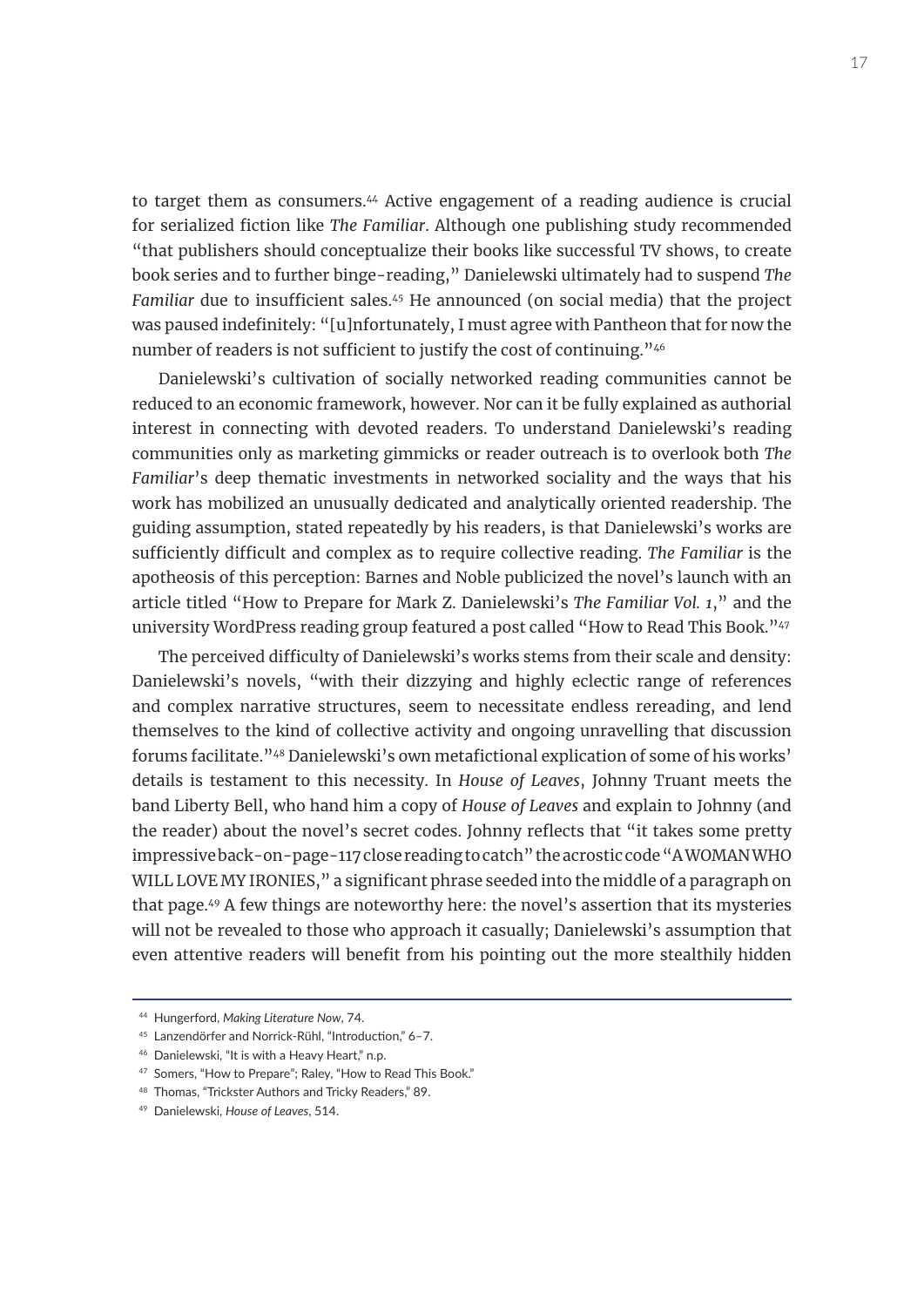codes; and the scene's modeling of collaborative reading as well as close reading. The members of Liberty Bell "had spent many hours with complete strangers shooting the shit" about the manuscript, a group effort that anticipates the novel's real-life socially networked reading.50

*The Familiar*'s scale increases the need for collaborative reading because it makes the task of interpreting the novel more daunting. "Even though this novel is so large," wrote a student on the WordPress discussion board, "I don't think it would be crazy to focus in on every word Danielewski has written. His work is clearly meant to be analyzed with extreme detail.<sup> $v_{51}$ </sup> In an essay reflecting on the blogging experience, one of my students similarly wrote that she turned to WordPress whenever she "felt Danielewski's text was too big of a puzzle to handle" on her own: "As a reader, I don't have the energy necessary to go out and google all of the hidden 'Easter eggs' … if I want to make it through the dense narrative without giving up and skipping ahead."<sup>52</sup> *The Familiar*'s serialization further increases this sense of scale. Lindsay Thomas characterizes *TF*v1 as "a lot to take in": "the extravagance of it all comes not only from the novel's elaborately nested structure and its excessive literariness but also from the proclamation that this volume is *just the beginning*."53 "*The Familiar* is precisely so demanding because of its reliance on long-term character arcs," which can be hard to keep track of across the multiple volumes.<sup>54</sup>

Another obstacle is the proliferation of languages. As well as having to adjust to each character's typographical idiolect (Astair's parentheses, Shnorhk's staggered columns, etc.), readers encounter text in Arabic, Spanish, Turkish, Mandarin, Russian, other languages, and computer code. In some cases, one can turn to Google Translate or a dictionary. In a post on WordPress, Rita Raley responded to expressions of student frustration with the reminder that "[i]f the source of frustration is the polyphonic, multilingual aspects of the novel, then the primary strategy should be dictionary work" and that "[t]here is no way around it: for jingjing's chapters, most readers will have to sit with a dictionary (or two) of Singlish."<sup>55</sup> This approach is modeled diegetically: when Xanther asks Anwar's colleague Talbot about the etymology of the word *paradise*, he replies, "I bet Mr. Google knows" (*TF*v1 379). But how is a reader to Google text printed in an alphabet she cannot read? The Narcons would be an obvious source of

<sup>50</sup> Ibid.

<sup>&</sup>lt;sup>51</sup> Tlbenne, "A Familiar Energy?," n.p.

<sup>&</sup>lt;sup>52</sup> Shared anonymously, and with permission. I am grateful to my former students for their willingness to allow me to share their insights.

<sup>53</sup> Thomas, "Why We Read Novels," 387.

<sup>54</sup> van De Ven, *Big Books*, 146.

<sup>&</sup>lt;sup>55</sup> Raley, "How to Read This Book," n.p.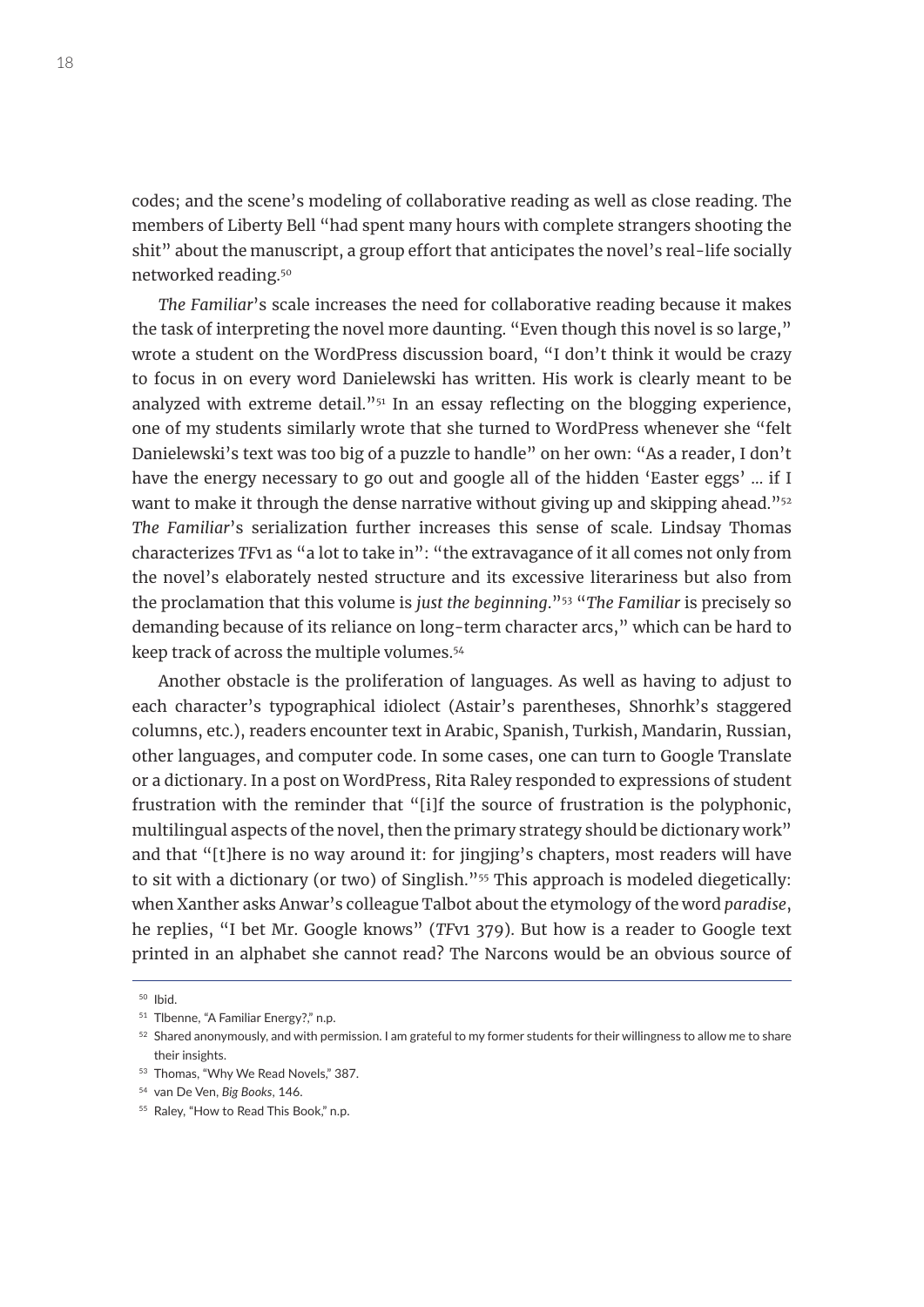help, and they do sometimes provide these glosses. Operating in a register between scholarly annotation and reader's guide, the Narcons give background information and highlight significant details. Yet many phrases go untranslated. In response to Tian Li's speech, which is written in Chinese characters, a Narcon flippantly interjects, "Really? Not your Google bitch" (*TF*v1 104). Even if a reader wanted to ask "Mr. Google," she might find herself unsure how to enter the non-Roman characters into the search field.

Readers seeking a complete explication must turn to speakers of the languages that they do not speak. Such collaborative reading mirrors Danielewski's process in creating the novel. In addition to working with his creative team Atelier Z, soliciting cat photographs from readers, and incorporating images posted to Flickr, Danielewski consulted with a number of people on translations and other matters. The fact of this collaboration is not itself remarkable: novels are rarely produced in a vacuum, despite what some more author-centric models of publishing may purport. Rather, what is noteworthy in the case of *The Familiar* is the extent of Danielewski's collaboration, the ways *The Familiar* makes this collaboration explicit, and the ways this authorial collaboration anticipates collaboration among the novel's readers. As van de Ven writes, "*The Familiar* necessitates a collective intelligence[,] … call[ing] for analyses from many different angles and areas of expertise."56

# **Between Professional and Popular Reading:** *The Familiar* **on WordPress and Facebook**

Danielewski's socially networked reading communities occupy a middle space between the popular reading of book clubs and the so-called professional reading of academic criticism. Jim Collins's influential scholarship on popular reading charts a shift beginning in the 1990s towards an "extensive redefinition of what constitutes a quality reading experience."<sup>57</sup> He contends that reading tastes came to be shaped by corporations like Amazon and public figures like Oprah Winfrey rather than by the academy. With the rejection of academia came a privileging of the individual reader, valuing self-actualization through reading over literary analysis. In Collins's diagnosis, the consequence is that popular reading largely moved away from middlebrow fiction towards "the literary novel" and "the appreciation of top-shelf fiction," but this reading emphasizes how one's engagement with literature may result in self-help, self-betterment, self-knowledge, and self-expression.<sup>58</sup> Thus for Collins, Oprah's Book Club (the most famous example of popular literary culture in the last half-

<sup>56</sup> van de Ven*, Big Books*, 158.

<sup>57</sup> Collins, *Bring on the Books*, 18.

<sup>58</sup> Ibid., 19.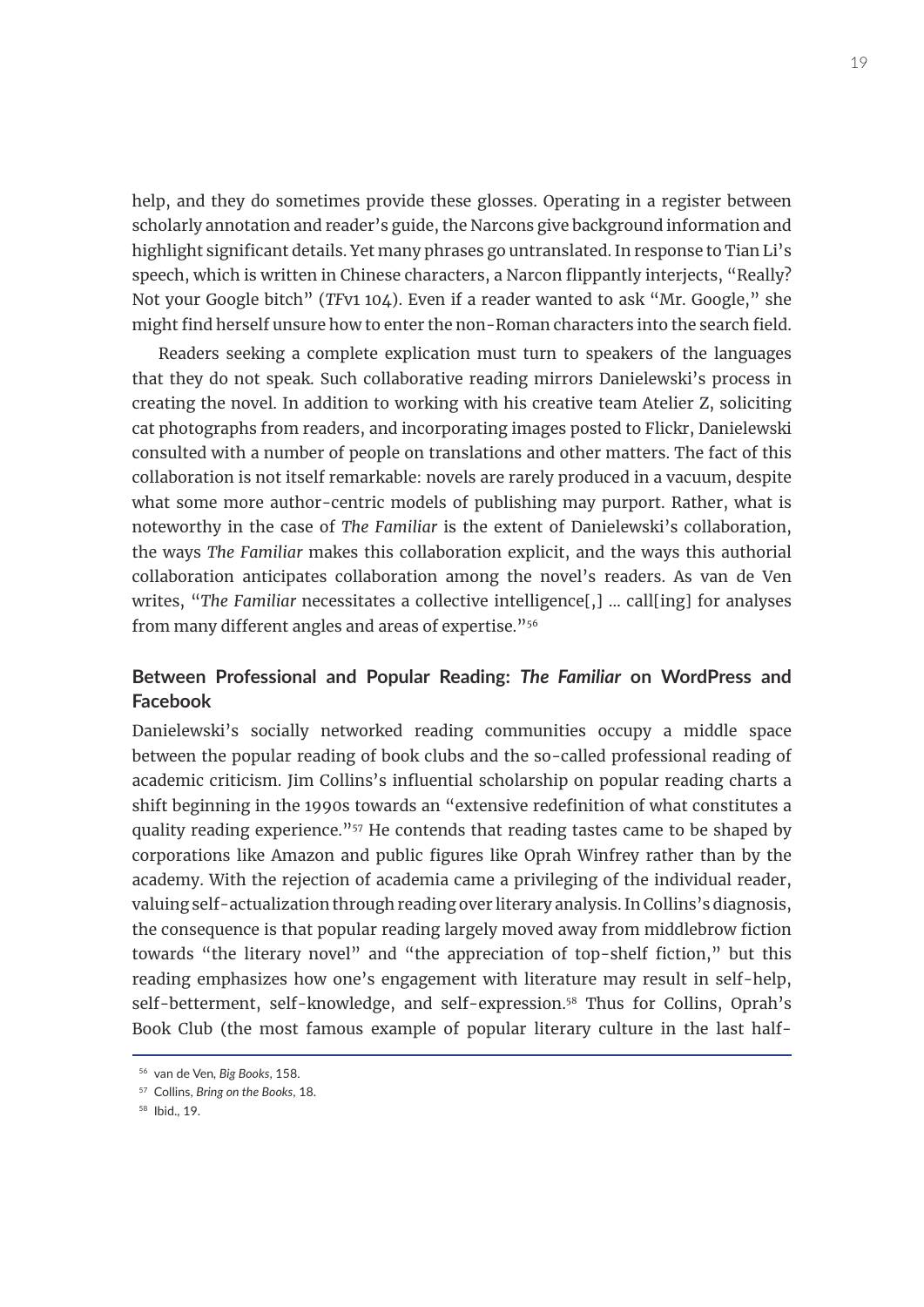century) combines the techniques of "reading for bibliotherapeutic reasons and reading for a class."59 This ethos is not limited to the American context. In a study of British reading groups, Jenny Hartley describes the Radio 4 Bookclub as "[t]he UK's answer to Oprah" and quotes host Jim Naughtie's statement that the club facilitates "a readers' conversation, not a critics' conversation."60 The guide posted on its website features discussion questions largely based in readers' subjective impressions ("[D]id you love it, loathe it, or remain indifferent?," "Do you want to read more by the same author?," etc.), with comparatively little attention to textual interpretation.<sup>61</sup> The endgoal is friendly conversation and self-cultivation through the consumption of quality literature, in terms explicitly posed against those of academic criticism.

Across Danielewski's social networks of readers, however, textual analysis remains the primary emphasis. This is most obviously evident in the cross-university WordPress discussion. One of the rationales for this project was for "students … to help shape the critical reception" of *The Familiar*, "complicating the distinctions between 'professional' and 'amateur' readers."62 Students were encouraged to regard their contributions as resources for future readers. Following an assignment prompt created by Lindsay Thomas for her Clemson class and also used in my course, student blog posts were graded on criteria such as analytical insight, clarity, and the interpretation of concrete examples. Distinctions between professional and amateur readers were further complicated by the fact that faculty had no privileged access to the text. While some participating faculty may have quickly read through their advance copies prior to teaching it, others (myself included) chose to work through *TF*v1 simultaneously with our students. We shaped and reshaped our pedagogical agenda as we progressed through the text, relying neither on foreknowledge of the novel's narrative arcs nor on the kinds of extant criticism on a given work that we might usually consult in the process of lesson planning.

After the experiment, students wrote essays reflecting on the experience, including discussing the WordPress platform, the experience of reading collaboratively, and what the students learned that they would have missed had they read the novel on their own.<sup>63</sup> In these reflection essays, my students were conscious of having to negotiate between the norms of social media and those of the university. While all of my students approached their blog posts with thoughtfulness and rigor, some expressed pleasure at what they

<sup>59</sup> Ibid., 100.

<sup>60</sup> Hartley, *The Reading Groups Book*, 5.

<sup>&</sup>lt;sup>61</sup> Flynn and Guttridge, "Running a Club," n.p.

<sup>62</sup> "About," n.p.

 $63$  My thanks to Lindsay Thomas for her permission to share details from these assignment descriptions.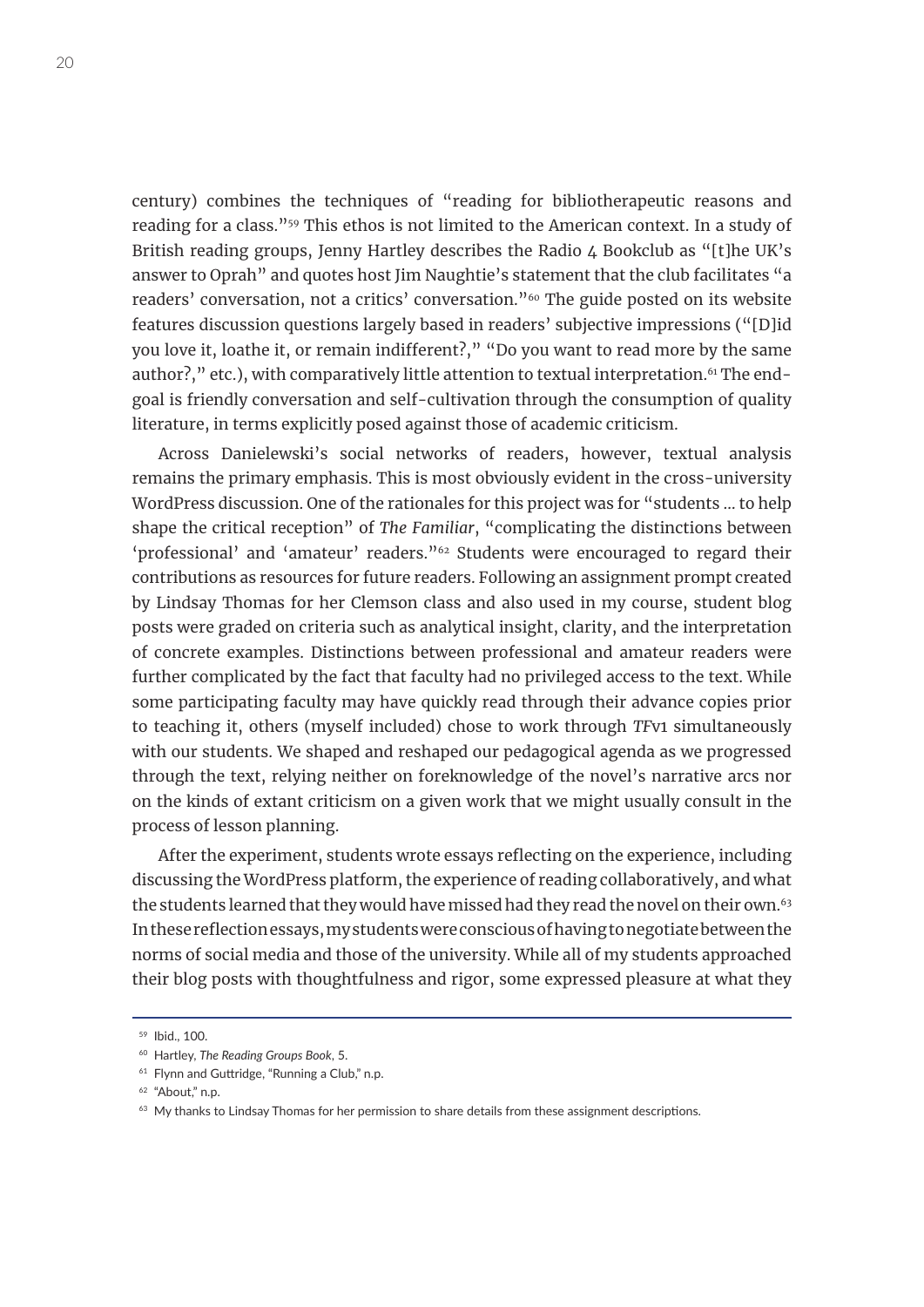considered to be the more conversational nature of blogging, while others felt pressure to anticipate the public reception of their writing. One student, for instance, reflected that because "a blog is typically written in an informal, conversational way," this more casual mode of discourse "inspired [her] to ask many questions" and better "explore parts of the novel [she] was confused about."<sup>64</sup> Another felt compelled to formulate his posts more carefully than he would have for a standard class assignment: he "felt [he] was representing [his] university" and "was part of something larger than [his] letter grade."65 The boundaries between classroom and social media were porous. Students were free (and encouraged) to post about *TF*v1 on their own personal social media; at the same time, WordPress posts habitually referenced discussions the students had in their classes. A few of my students attempted to remediate the conversational flow of a face-to-face class via a podcast for one of their contributions. As these examples demonstrate, even when a social networking site like a WordPress blog is employed for the direct purpose of academic literary analysis, the resultant community formation, discourse, and interpretations are not of a monolithic character. Professional reader/ amateur reader is the dichotomy that often crops up in critical work on reading culture, but this socially networked reading demonstrates how the kinds of critical analysis associated with literary criticism may be channeled by so-called amateur readers, meshing the analytical goals of academic interpretation with the discursive norms and social habits of non-academic social media use.

I am reminded of the questions Hungerford poses in her introduction to *Making Literature Now*: "What if literary culture is thriving but is simply not shared, or shared only within tiny social networks, or shared between so few people spread so far apart socially or geographically that its tangible presence *as* a shared culture is impossible to sense? …. What if such reading is, first and last, a private act—untraceable, undocumented, and unspoken—and not the foundation of a public culture at whatever scale?"<sup>66</sup> Sites like the MZD Forums and the WordPress blog make some of these networks and acts of reading visible. They demonstrate how private moments of reading may enter into a shared space of collaborative interpretation. As one of my students put it: "The globalization of the discussion allowed for vast differences in understanding of the text. I am not the type of reader that believes that there is one *true* interpretation of the text, or even that the author is the ultimate authority on the meaning of the text, so the different ideas presented on the discussion board were fascinating to me…. The

<sup>&</sup>lt;sup>64</sup> Shared anonymously, with permission.

<sup>&</sup>lt;sup>65</sup> Shared anonymously, with permission.

<sup>66</sup> Hungerford, *Making Literature Now*, 9.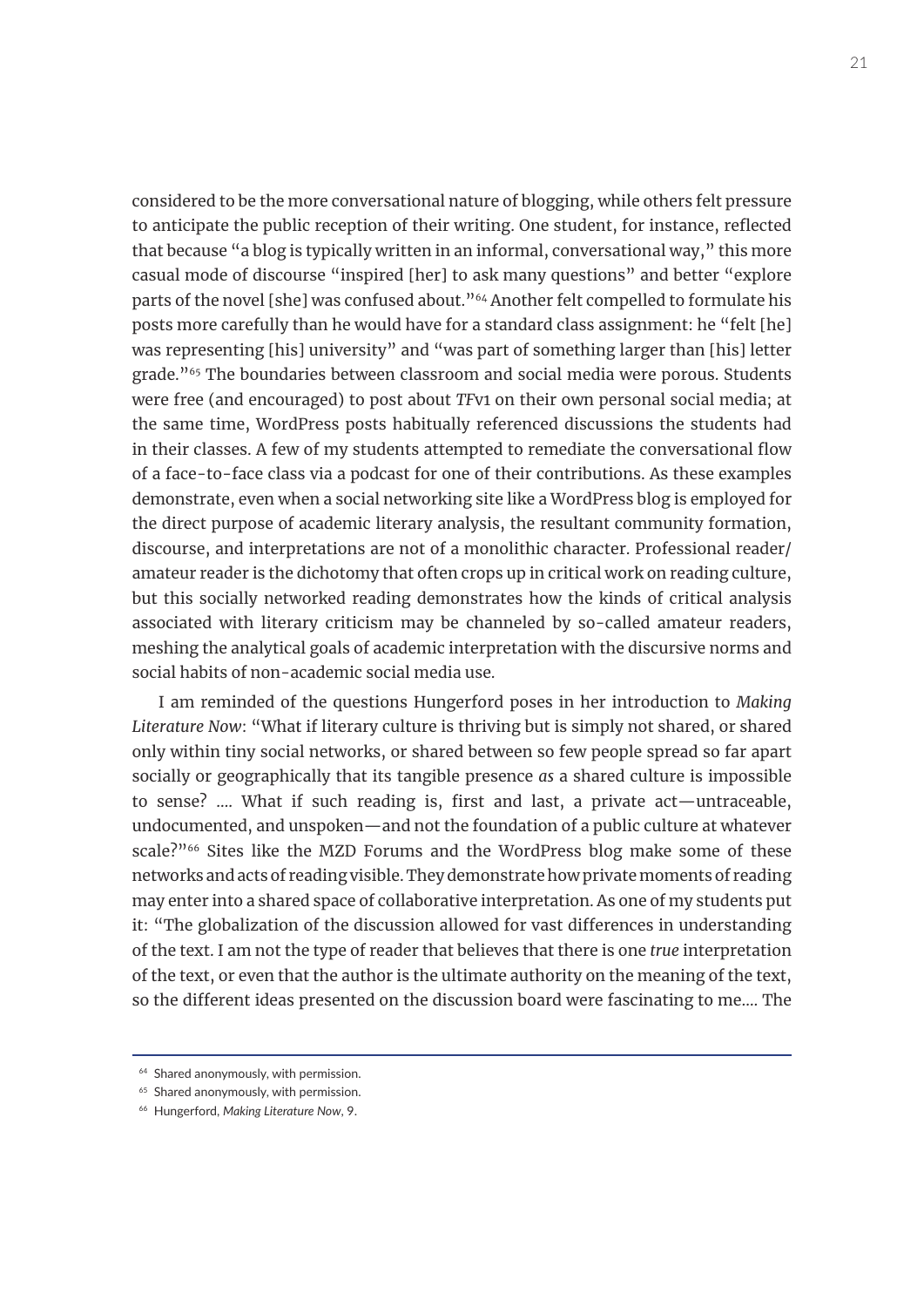well-evidenced arguments certainly impacted the way I understood [*TFv1*]."<sup>67</sup> Thus, as Murray writes, "online readerly interpretation is not formed in relative isolation and then communicated, but is itself formed dialogically."68

One might expect Danielewski's Facebook reading groups to conform more closely to the norms described by Collins. The Facebook groups for *House of Leaves* and *The Familiar* do contain more casual and personal content than is the case with the WordPress blog and the MZD Forums, where "users behave rather like literary critics, favouring close reading and engaging in interpretative work."69 Posts to the Facebook group for *The Familiar* show a wider range of variation, alternating among interpreting the novel, sharing photos and related memes, and posting events and articles featuring Danielewski. To drill down into this content, in April of 2021, I surveyed the posts added to the group over the previous year.<sup>70</sup> Out of 106 total posts, the largest category (with over thirty posts) related to analysis of the novel (explicating allusions, discussing themes, asking for help with details, sharing resources, etc.). With twenty-four posts, the second largest category was personal content, as users shared "shelfies" (i.e., photographs of their bookshelves), pictures of their cats, tattoos and artwork inspired by *The Familiar*, and photographs of themselves wearing items from Danielewski's shop. Sixteen concerned administrative or logistical issues, such as posts advertising group events, and fifteen featured cat memes or other *The Familiar*-adjacent humor (such as a comic about typography). Danielewski's account posted four times during this period, including a Valentine's day quote about love from Anwar, and, in what becomes a rather lovely meta-moment as I type this, a link to the CFP for this special issue.71

Despite this range of content, posts made to the Facebook group are far more likely to be analytical than bibliotherapeutic. The group for *The Familiar* participates in what Dowling calls "the latest wave of online reading communities [that] has harnessed hypersocial participatory Internet culture for sustained focus on long immersive

<sup>67</sup> James Prince, shared with permission.

<sup>68</sup> Murray, *Digital Literary Sphere*, 154.

<sup>69</sup> Thomas, "Trickster Authors and Tricky Readers," 99.

<sup>&</sup>lt;sup>70</sup> My counts in this paragraph refer to new posts rather than to comments made on those posts. While this period includes the COVID-19 pandemic and therefore may not be wholly representative, there was consistency across content categories. This period also marked five years since *TF*v1 was published, so it may be more indicative of future directions the group will take than would the posts contributed in the years when new volumes were still being published.

 $71$  The remaining posts featured content related to Danielewski (such as interviews), as well as miscellaneous content such as off-topic recommendations and posts expressing the hope that the series will continue.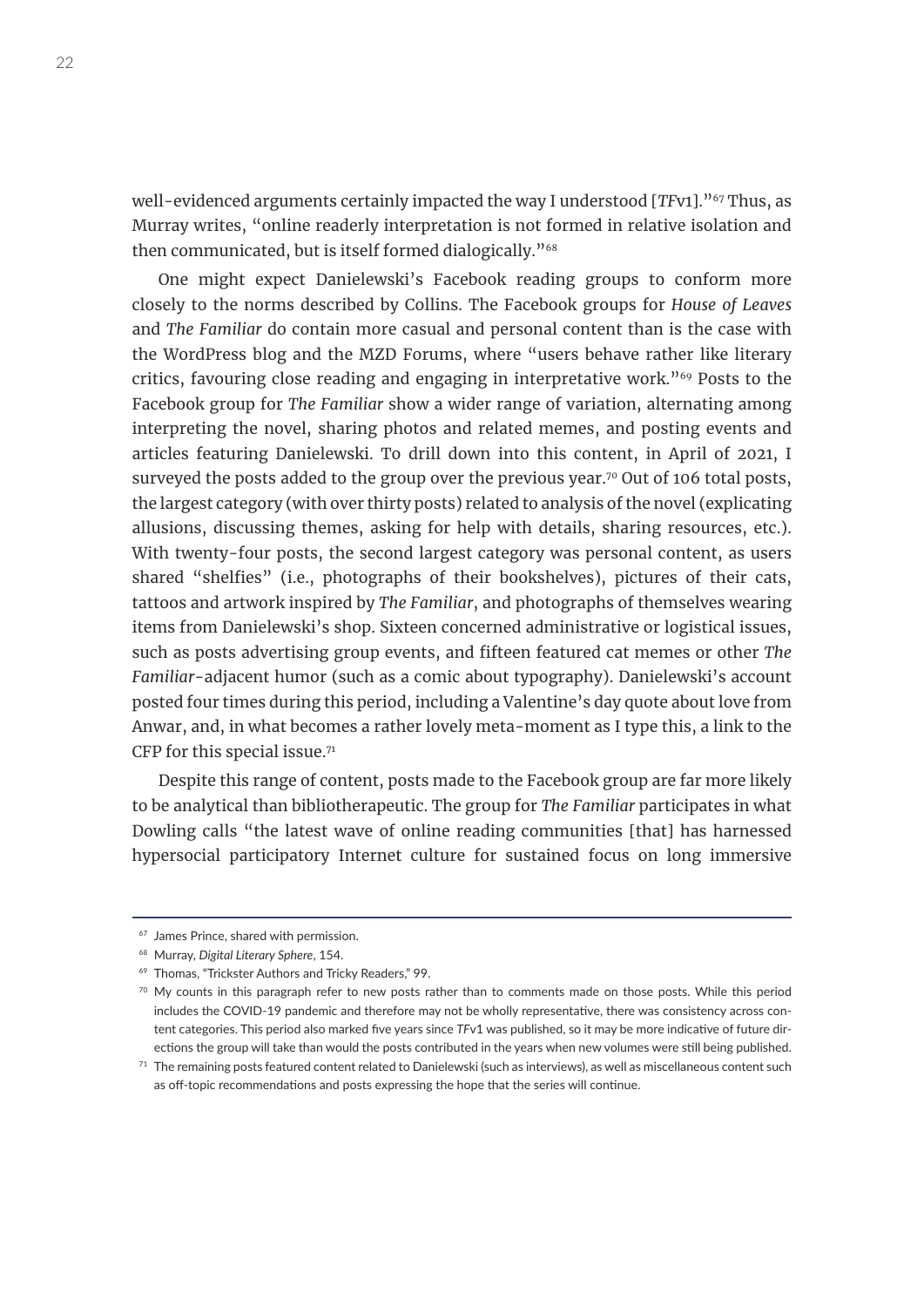works."72 This is goal-oriented reading. Danielewski's readers share their thoughts on the text for many reasons, but chief among them is the desire to more fully unpack the novel's complexities. The Facebook group has even adopted standardized tags on posts (e.g., "TFcharacterJJv1 p. 100" for a post about the epigraph for Jingjing's narrative on page 100 of *TF*v1), metadata that allows for easier reference. While frequently conducting literary analysis, the Facebook group does not simply replicate the professional reading of academia. The posts are generally not academic in tone: allusions are unpacked and narrative arcs theorized with exclamation marks and wow emojis. In this way, the Facebook group stakes out a middle space for literary interpretation, rhetorically couched in non-academic registers but involved in similar interpretive work.

When Danielewski announced that *The Familiar* was on indefinite hiatus, he praised the "intense readership" his novel had generated.73 His characterization of these readers as "bright, ambitious, inspiring, inquisitive, rare, energetic, involved, [and] brave" usefully complicates the popular reading/academic reading dichotomy.<sup>74</sup> In Danielewski's socially networked reading communities, engaged readers complement the analysis published by academics in traditional outlets of literary criticism. Indeed, these spheres overlap: academics both lurk in and contribute to online reading groups from the MZD Forums to Facebook, and many have written about the online reception of Danielewski's writing, at least in passing, in their published work. Readers who hail from outside of academia employ the techniques of literary interpretation in their posts, too. The line between "professionals" and "amateurs" is further destabilized by the fact that the reading guides accompanying each volume of *The Familiar* were drafted in part using questions contributed by literature professors. They prompt readers to consider issues including seriality, symbols, the relationship between *The Familiar* and *House of Leaves*, archaeological history, the concept of entanglement, and the drawing together of narrative arcs.75 For comparison, when Oprah Winfrey published a section in *O Magazine* titled "How to Read a Hard Book" for her Book Club, the advice offered by the contributing professors was largely *not* to do with pushing into the novels' depths or grappling with their textual nuances. Instead, these professional readers suggest, one can just "[g]o with it" while reading *Moby-Dick*, "[r]ead fast" in order to make it through Proust's *In Search of Lost Time*," and "stop thinking and let yourself feel" in order to read Robert Musil's *The Man Without Qualities*."76

<sup>72</sup> Dowling, "Escaping the Shadows," para. 3.

<sup>&</sup>lt;sup>73</sup> Danielewski, "It is With a Heavy Heart," n.p.

<sup>74</sup> Ibid.

<sup>&</sup>lt;sup>75</sup> Danielewski, "The Familiar, Volume 5 Reader's Guide," n.p.

<sup>76</sup> Sanburn, "Moby Dick," n.p.; Clements, "In Search," n.p.; Pike, "The Man Without," n.p.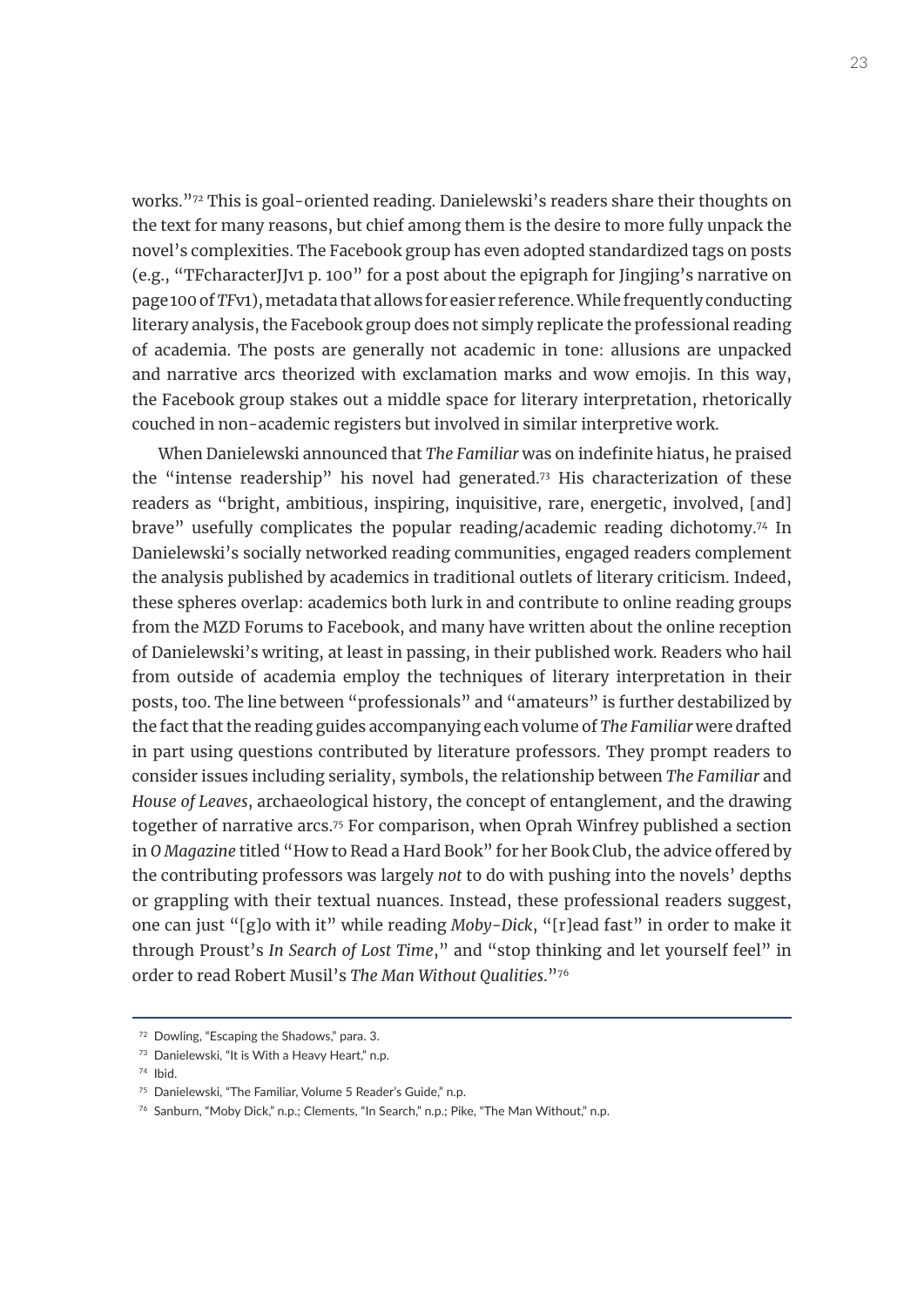Danielewski has said that readers "need a lot of skill" to approach his work and that he creates demanding literature aimed at "people who are good readers, who spend a great deal of time reading difficult books and can make their way through hard texts."77 I do not take this to be an elitist denigration of casual reading in the vein of Jonathan Franzen's famous rejection of Oprah's Book Club (in which he positioned himself as belonging to a besieged, difficult, "high-art literary tradition") but rather an attempt to make space in the digital literary sphere for readers who want to pursue the immersive pleasure that may accompany deep, sustained literary analysis.<sup>78</sup> After all, the Facebook groups are also fan communities. Readers' relationships with these novels do matter, but, instead of using a novel as a jumping-off-point for solipsistic self-actualization, individuality is cultivated through an engagement with the worlds of Danielewski's fiction. Facebook group members proudly post tattoos with quotes from *House of Leaves* and share photographs of their cats (often perched next to a pile of Danielewski's books). This sharing is an expression of individuality—look at *my* cat, *my* shelf, *my* tattoo—channeled through the language and motifs of Danielewski's novels.79 These readers use Danielewski's work as an opportunity to find meaning in their own lives, but they do so in ways informed by, and expressed through, their understanding of his text.

In this sense, the Facebook reading groups function like the Xanther cosplayers. Each cat photograph shared is a repetition and amplification of *The Familiar*'s feline motif. As *The Familiar* riffs on the centrality of cats to Internet meme culture, online readers forge an identification with the novel by aligning their own cats with this fictional universe where any cat might be an avatar of Redwood. Reciprocally, the fact that Danielewski reached out to readers on social media to solicit photographs of their cats, which were then incorporated into the printed book, demonstrates the complex interconnections between this novel and its online reading communities. In *The Familiar*'s narratives, its socially networked reading, and even its material existence as a print artifact, meaningful networks emerge as disparate nodes and weak ties are linked.

\* \* \* \* \*

<sup>77</sup> Danielewski, "Book Presence," 149.

<sup>78</sup> Jonathan Franzen, quoted in Collins, *Bring on the Books*, 105. For a thorough discussion of the Franzen versus Winfrey conflict, see Collins, *Bring on the Books*, 104–114.

 $79$  One might trace the history of such self-fashioning-via-literary-photography at least as far back as 1856, when a young woman posed for a daguerreotype portrait with her copy of Walt Whitman's *Leaves of Grass*. See Ed Folsom, "The Sesquicentennial."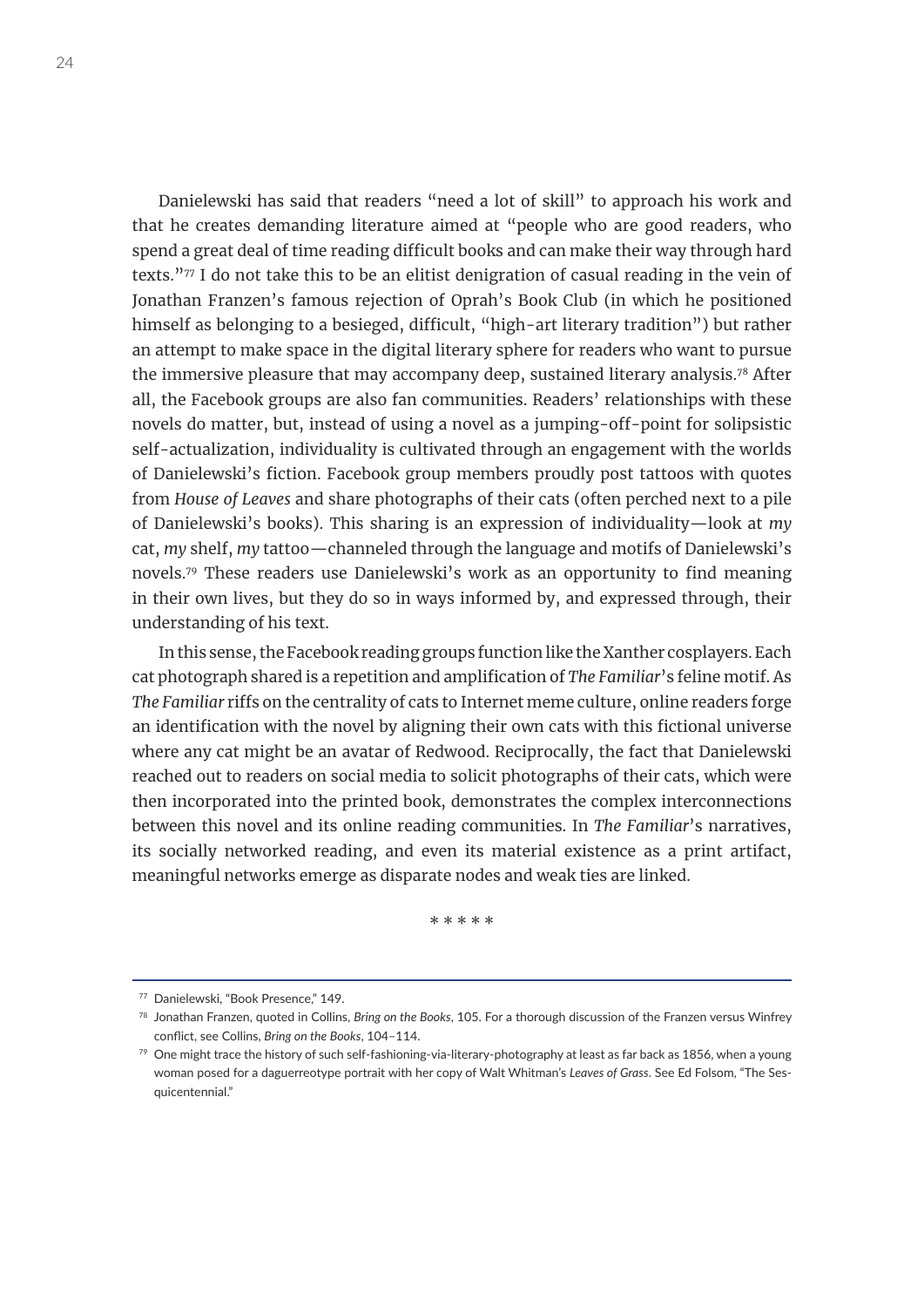Danielewski has stated that "the reader [of *The Familiar*] is very much like Xanther" in that, "[l]ike Xanther has this cat in her hands at the end of the book, the book is like the cat in people's hands."80 This connection is effected by *The Familiar*'s typography, which positions the reader within Xanther's mental state: when Xanther struggles to process the scale of raindrops and the resulting questions they raise for her, the field of the page similarly becomes a visual cacophony. The reader must navigate and make sense of this signiconic downpour (which recalls Guillaume Apollinaire's famous "Il Pleut" calligramme), as if experiencing Xanther's overwhelm. Taking Xanther's story as an allegory for reading *The Familiar* reinforces the necessity of collaboration that I have argued is an essential facet of the novel's narrative argument and its online reception alike. Devastatingly, Xanther worries that she is culpable for her own seizures, which she views as a failure of managing "an overwhelming amount of information in the brain" (*TF*v1 350). Seizure-inducing levels of information are directly linked to reading through the specter of "Bookstore Girl," who had a fatal seizure in a bookstore. Xanther obsessively tries to determine which book triggered Bookstore Girl's seizure, so as to avoid it "at all costs" (*TF*v1 256). Xanther is a self-described "pretty crappy reader"; and she adds—looking at a collection of bumper stickers, in a moment that feels like metafictional commentary on the difficulty of *The Familiar*—"and that's for normal stuff. Nothing like this crazy mess" (*TF*v1 53).

Xanther may consider herself a "crappy reader," but her salvation may lie in the fact that she is not a solitary reader. Hartley argues that "literature has some dire warnings" for the latter: "Frankenstein reads on his own late into the night for years on end; the result is a monster, who in his turn finds education, consolation, and enlightenment by being part of a reading circle at one remove. He listens from the cottage outhouse to the books which the exiled Felix and his family read aloud."81 We might add Johnny Truant and Zamapanò to Hartley's list of cautionary tales—but not Xanther. Anwar reads aloud to her, and they seek information together, reading online resources: "she and Anwar Wiki a lot, … going 'deep' or 'thick' on something, anything, trying to answer as many questions as possible" (*TF*v1 57). Xanther also collaborates with her friends, over Parcel Thoughts and in person. When they weigh in on what Xanther should do about Bookstore Girl, one suggestion is *more* reading: finding "another book [that] might cure her" (*TF*v1 257). Unlike Bookstore Girl, she will not be alone.

When it comes to novelistic difficulty and scale, then, it is not only that one best approaches fiction like *The Familiar* by multiplying the efforts of skillful individual

<sup>80</sup> Danielewski, "Rewriting the Novel," n.p.; Danielewski, "The Rumpus Interview," n.p.

<sup>81</sup> Hartley, *The Reading Groups Book*, 152.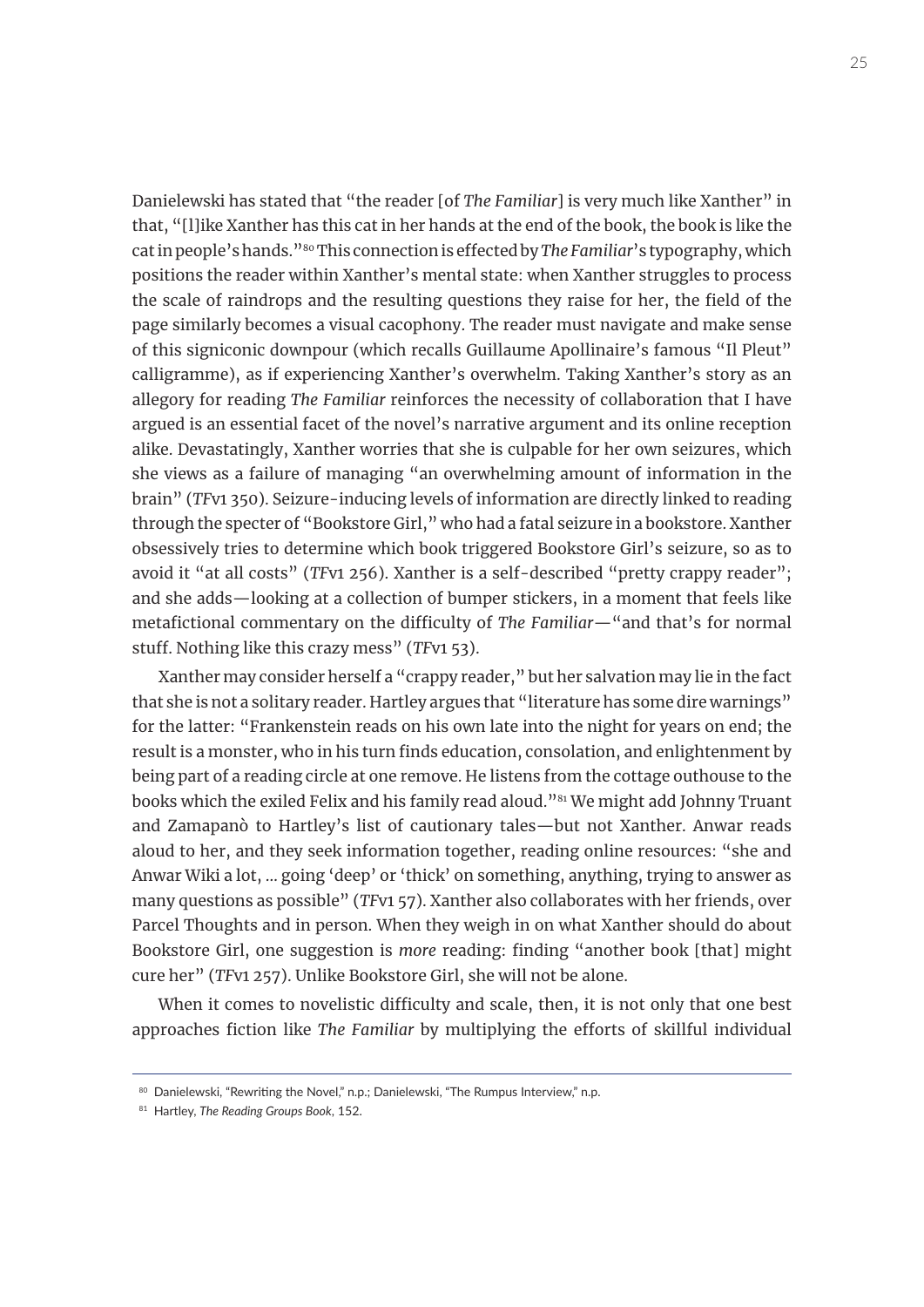readers by the scale of social media—although I think this is also true—but that *The Familiar* becomes a project about the planetary and the networked by becoming a focal point around which readers congregate online, and by bringing representations of those real-world social networks into its pages. Like Cas's orb or Redwood's cry, *The Familiar* is a catalyst that unites people across the world to work towards shared aims. The existence of parallels between communities *within* the novel and online interpretive communities centered *around* the novel is less a satisfying coincidence than a consequence of how Danielewski has mobilized this project to think through the ways that communities form in the age of social media. As a student wrote in his blogging reflection: "[m]y own generation is so used to the concept of the internet that we sometimes overlook the fact that it is truly a globally public plane…. The [WordPress] discussion … demonstrated how far these concepts can reach and the different realities of the text based on the views of each person."<sup>82</sup> Departing from the traditional book group, where "the group itself is a micro-neighborhood" based in "direct contact" and "face-to-face communication," Danielewski's readers meet online, as they have done since the twenty-first century began.<sup>83</sup> The global scope of this readership is another manifestation of networked planetarity. Novels have always charted the networks of the social. *The Familiar* demonstrates that is no less the case, and no less vital, in the age of social media.

<sup>82</sup> James Prince, shared with permission.

<sup>83</sup> Hartley, *The Reading Groups Book*, 14.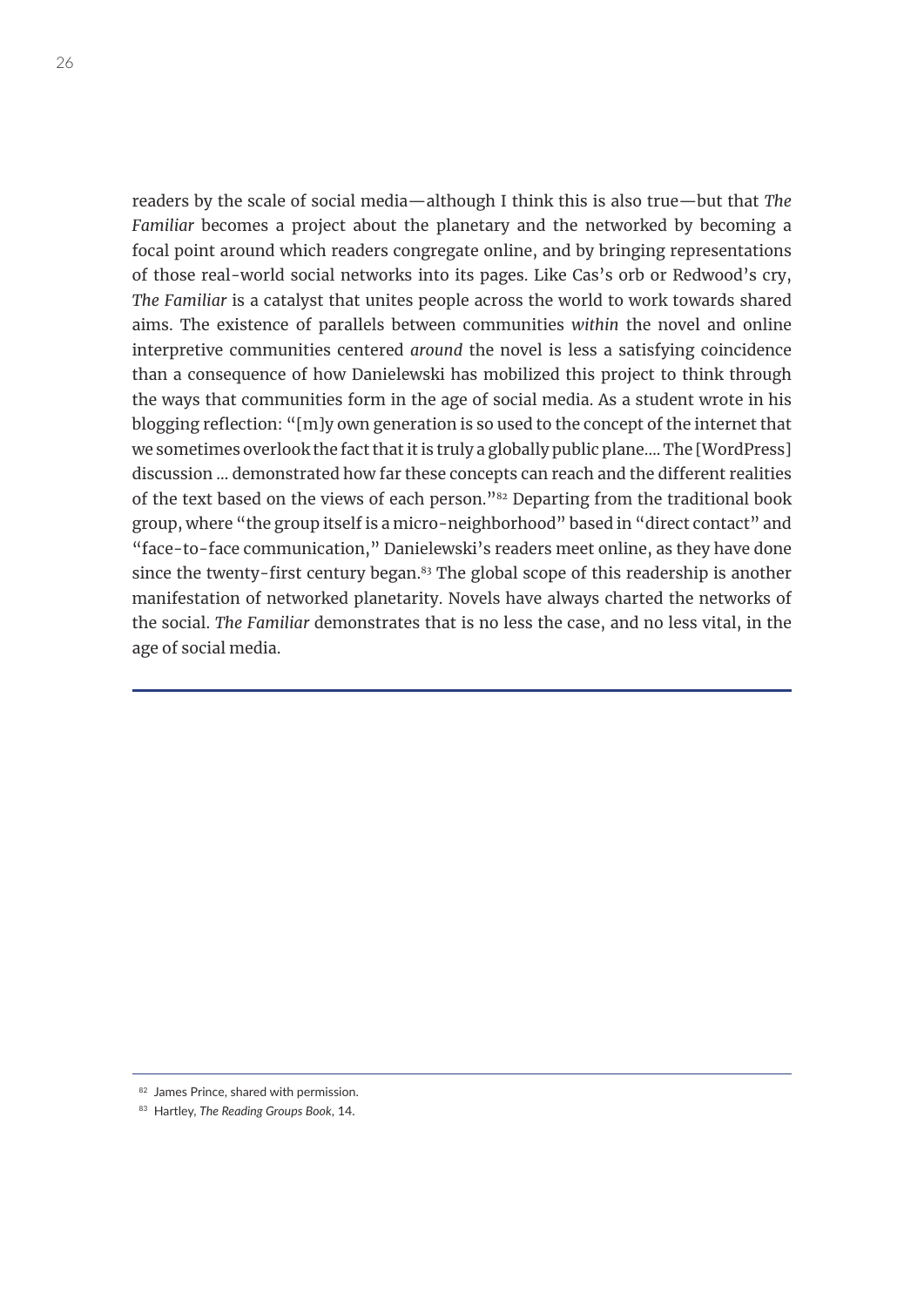#### **Acknowledgements**

I am grateful for feedback I received on sections of this work at meetings of the American Comparative Literature Association and the Modern Language Association. I thank Sascha Pöhlmann for his insightful comments on this piece, as well as my two anonymous readers for their thoughtful responses. I am ever grateful to Mark Z. Danielewski for his willingness to answer my questions. Lastly, I thank all the students at Weber State University with whom I've had the great pleasure of reading, and collaboratively interpreting, Danielewski's works.

#### **Competing Interests**

The author has no competing interests to declare.

#### **References**

"About." *Discussion Board for Mark Z. Danielewski's THE FAMILIAR, Volume 1.* WordPress, n.d. [https://](https://thefamiliar.wordpress.com) [thefamiliar.wordpress.com.](https://thefamiliar.wordpress.com)

Alford, Jeff. "The Familiar Volume 1: One Rainy Day in May, by Mark Z. Danielewski." Review. *RunSpotRun*, May 10, 2015. [http://www.runspotrun.com/book-reviews/the-familiar-volume-1](http://www.runspotrun.com/book-reviews/the-familiar-volume-1-one-rainy-day-in-may-by-mark-z-danielewski/) [one-rainy-day-in-may-by-mark-z-danielewski/.](http://www.runspotrun.com/book-reviews/the-familiar-volume-1-one-rainy-day-in-may-by-mark-z-danielewski/)

Barnett, Tully. "Platforms for Social Reading: The Material Book's Return." *Scholarly and Research Communication* 6, no. 4 (2015): 1-23. DOI: <https://doi.org/10.22230/src.2015v6n4a211>

boyd, danah. *It's Complicated: The Social Lives of Networked Teens.* New Haven: Yale University Press, 2014.

Castells, Manuel. *The Rise of the Network Society* (1996). Malden, MA: Wiley-Blackwell, 2012.

Clements, Marcelle. "*In Search of Lost Time* by Marcel Proust." "How to Read a Hard Book," in *O Magazine*, [Oprah.com](http://Oprah.com), July 2006. [https://www.oprah.com/omagazine/how-to-read-a-hard-book/](https://www.oprah.com/omagazine/how-to-read-a-hard-book/all#ixzz6ualWgIkv) [all#ixzz6ualWgIkv](https://www.oprah.com/omagazine/how-to-read-a-hard-book/all#ixzz6ualWgIkv).

Collins, Jim. *Bring on the Books for Everybody: How Literary Culture Became Popular Culture*. Durham, NC: Duke University Press, 2010. DOI: <https://doi.org/10.1515/9780822391975>

Danielewski, Mark Z. "Book Presence and Feline Absence: A Conversation with Mark Z. Danielewski. Interview by Kári Driscoll and Inge van de Ven. In *Book Presence in a Digital Age*, edited by Kiene Brillenburg Wurth, Kári Driscoll, and Jessica Pressman, 145-162. New York: Bloomsbury Academic, 2018.

---. "Danielewski Returns With a Long, Sideways Look at 'The Familiar.'" Interview by Arun Rath. All Things Considered, NPR, May 10, 2015. [https://www.npr.org/2015/05/10/404917355/](https://www.npr.org/2015/05/10/404917355/danielewski-returns-with-a-long-sideways-look-at-the-familiar) [danielewski-returns-with-a-long-sideways-look-at-the-familiar](https://www.npr.org/2015/05/10/404917355/danielewski-returns-with-a-long-sideways-look-at-the-familiar).

---. *The Familiar, Volume 1: One Rainy Day in May*. New York: Pantheon, 2015.

- ---. *The Familiar, Volume 2: Into the Forest*. New York: Pantheon, 2015.
- ---. *The Familiar, Volume 3: Honeysuckle & Pain*. New York: Pantheon, 2016.

---. *The Familiar, Volume 4: Hades*. New York: Pantheon, 2017.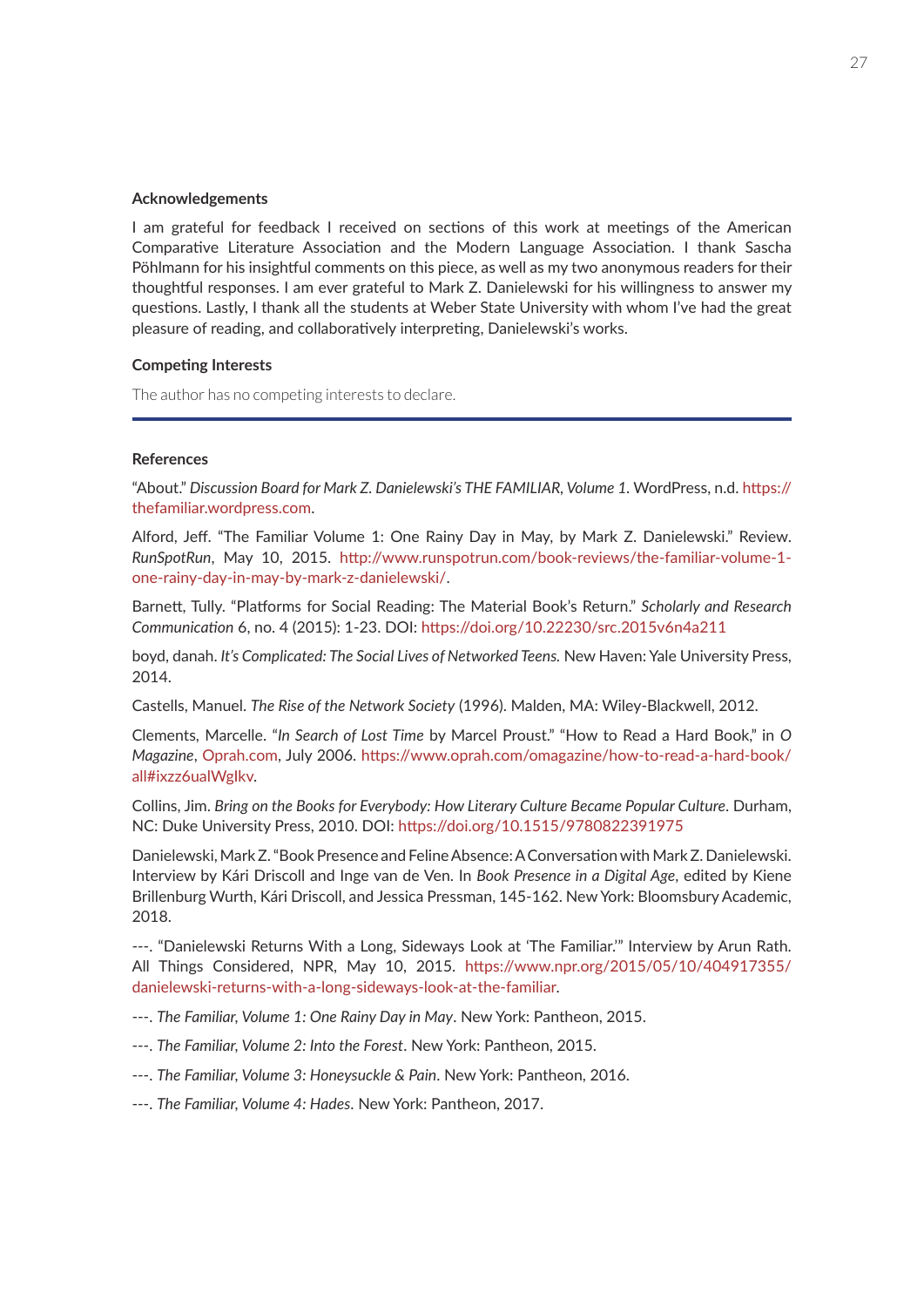---. *The Familiar, Volume 5: Redwood*. New York: Pantheon, 2017.

---. "The Familiar, Volume 5 Reader's Guide." Penguin Random House, n.d. [https://](https://www.penguinrandomhouse.com/books/213609/the-familiar-volume-5-by-mark-z-danielewski/9780375715020/readers-guide/) [www.penguinrandomhouse.com/books/213609/the-familiar-volume-5-by-mark-z](https://www.penguinrandomhouse.com/books/213609/the-familiar-volume-5-by-mark-z-danielewski/9780375715020/readers-guide/)[danielewski/9780375715020/readers-guide/.](https://www.penguinrandomhouse.com/books/213609/the-familiar-volume-5-by-mark-z-danielewski/9780375715020/readers-guide/)

---. *House of Leaves*. 2nd edition (2-Color). New York: Pantheon Books, 2000.

---. "It is with a heavy heart that I must report THE FAMILIAR has been paused." Facebook, February 2, 2018. [https://www.facebook.com/MarkZDanielewski/photos/it-is-with-a-heavy-heart-that-i](https://www.facebook.com/MarkZDanielewski/photos/it-is-with-a-heavy-heart-that-i-must-report-the-familiar-has-been-pausedtheres-n/1788256297885651/)must-report-the-familiar-ha[s-been-pausedtheres-n/1788256297885651/.](https://www.facebook.com/MarkZDanielewski/photos/it-is-with-a-heavy-heart-that-i-must-report-the-familiar-has-been-pausedtheres-n/1788256297885651/)

---. "Rewriting the Novel: A Q&A with Author Mark Danielewski." Interview by Sean Kane. *The Verge*, June 9, 2015. [https://www.theverge.com/2015/6/9/8660703/mark-danielewski-interview-the](https://www.theverge.com/2015/6/9/8660703/mark-danielewski-interview-the-familiar-house-of-leaves)[familiar-house-of-leaves](https://www.theverge.com/2015/6/9/8660703/mark-danielewski-interview-the-familiar-house-of-leaves).

---. "The Rumpus Interview with Mark Danielewski." Interview by Dylan Foley. *The Rumpus*, May 20, 2015. [https://therumpus.net/2015/05/the-rumpus-interview-with-mark-danielewski/.](https://therumpus.net/2015/05/the-rumpus-interview-with-mark-danielewski/)

Dowling, David. "Escaping the Shallows: Deep Reading's Revival in the Digital Age." *Digital Humanities Quarterly* 8, no. 2 (2014): n.p. [http://www.digitalhumanities.org/dhq/vol/8/2/000180/000180.](http://www.digitalhumanities.org/dhq/vol/8/2/000180/000180.html) [html](http://www.digitalhumanities.org/dhq/vol/8/2/000180/000180.html).

Elias, Amy J. and Christian Moraru. "Introduction: The Planetary Condition." In *The Planetary Turn: Relationality and Geoaesthetics in the Twenty-First Century*, edited by Amy J. Elias and Christian Moraru, xi-xxxvii. Evanston, IL: Northwestern University Press, 2015. DOI: [https://doi.](https://doi.org/10.2307/j.ctv3znz1s) [org/10.2307/j.ctv3znz1s](https://doi.org/10.2307/j.ctv3znz1s)

"Familiar, n., adj., and adv.". OED Online. March 2021. Oxford University Press. [https://www.oed.](https://www.oed.com/view/Entry/67957?redirectedFrom=familiar) [com/view/Entry/67957?redirectedFrom=familiar](https://www.oed.com/view/Entry/67957?redirectedFrom=familiar).

Flynn, Dymphna, and Peter Guttridge. "Running a Club." Radio 4 Bookclub. BBC, n.d. [https://www.](https://www.bbc.co.uk/programmes/articles/VJ4NzQlKHVnjbbdnNtkMzR/running-a-club) [bbc.co.uk/programmes/articles/VJ4NzQlKHVnjbbdnNtkMzR/running-a-club](https://www.bbc.co.uk/programmes/articles/VJ4NzQlKHVnjbbdnNtkMzR/running-a-club).

Folsom, Ed. "The Sesquicentennial of the 1856 Leaves of Grass: A Daguerreotype of a Woman Reader." *Walt Whitman Quarterly Review* 24 (2006): 33-34. DOI: [https://doi.org/10.13008/2153-](https://doi.org/10.13008/2153-3695.1807) [3695.1807](https://doi.org/10.13008/2153-3695.1807)

Freud, Sigmund. "The Uncanny" (1919). In *The Complete Psychological Works of Sigmund Freud*, vol. 17, edited and translated by James Strachey. London: Hogarth Press, 1963.

Galloway, Alexander R., and Eugene Thacker, *The Exploit: A Theory of Networks*. Minneapolis and London: University of Minnesota Press, 2007.

Granovetter, Mark S. "The Strength of Weak Ties." *American Journal of Sociology* 78, no. 6 (May 1973): 1360-1380. DOI:<https://doi.org/10.1086/225469>

Hartley, Jenny. *The Reading Groups Book*. Oxford: Oxford University Press, 2002.

Hungerford, Amy. *Making Literature Now.* Stanford, CA: Stanford University Press, 2016.

Jagoda, Patrick. *Network Aesthetics*. Chicago and London: University of Chicago Press, 2016.

Koetsier, John. "Why 2020 is a Critical Global Tipping Point for Social Media." *Forbes*, Feb. 18, 2020. [https://www.forbes.com/sites/johnkoetsier/2020/02/18/why-2020-is-a-critical-global](https://www.forbes.com/sites/johnkoetsier/2020/02/18/why-2020-is-a-critical-global-tipping-point-for-social-media/?sh=3771fca52fa5)[tipping-point-for-social-media/?sh=3771fca52fa5](https://www.forbes.com/sites/johnkoetsier/2020/02/18/why-2020-is-a-critical-global-tipping-point-for-social-media/?sh=3771fca52fa5).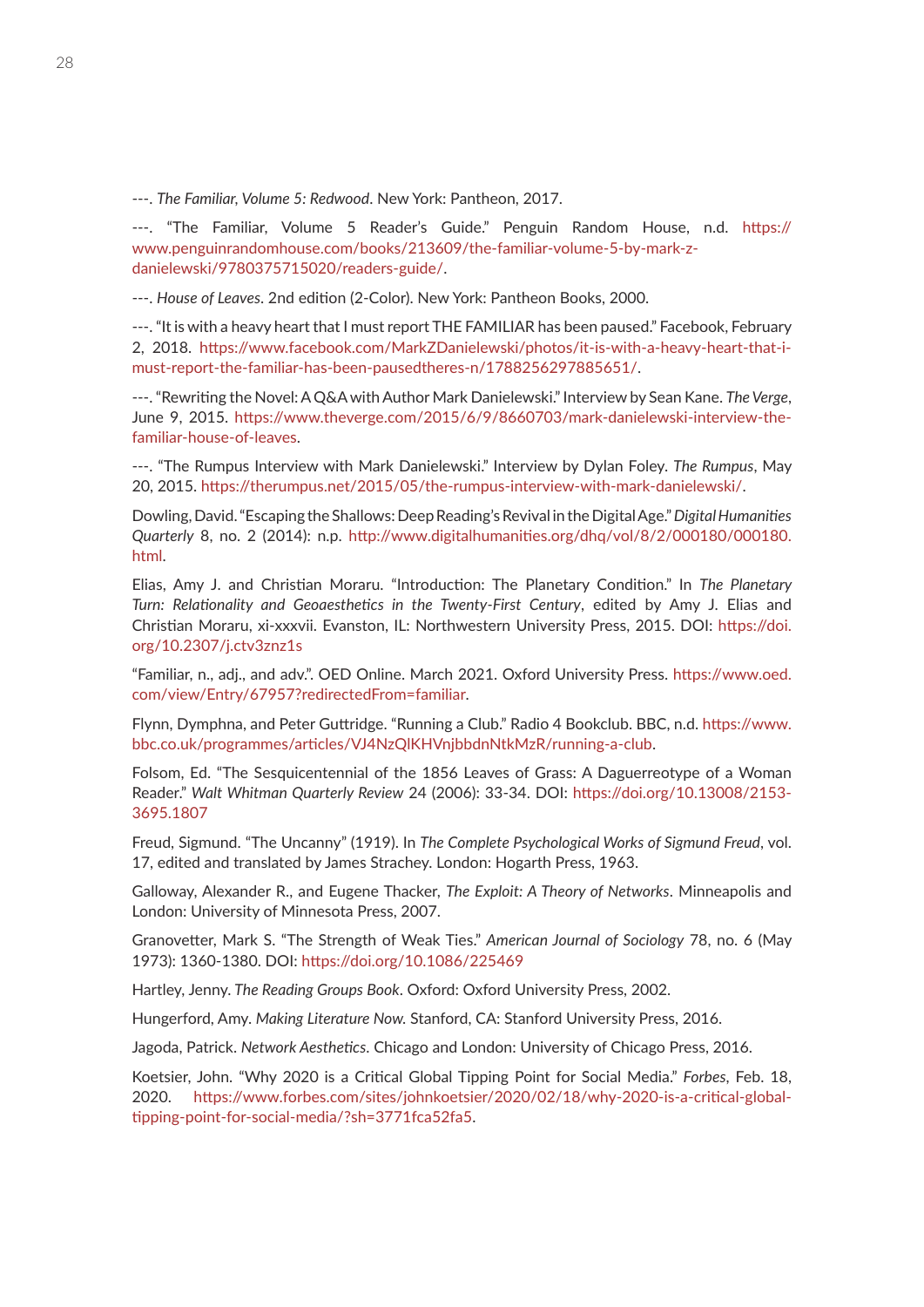Lanzendörfer, Tim, and Corinna Norrick-Rühl. "Introduction: The Novel as Network." In *The Novel as Network – Forms, Ideas, Commodities*, edited by Tim Lanzendörfer and Corinna Norrick-Rühl, 1-21. Cham, Switzerland: Palgrave Macmillan, 2020. DOI: [https://doi.org/10.1007/978-3-030-](https://doi.org/10.1007/978-3-030-53409-7_1) [53409-7\\_1](https://doi.org/10.1007/978-3-030-53409-7_1)

Latour, Bruno. *Reassembling the Social: An Introduction to Actor-Network-Theory*. Oxford: Oxford University Press, 2005.

LeClair, Tom. "Familiar Core." *American Book Review* 37, no. 2 (2016): 9. DOI: [https://doi.org/10.1353/](https://doi.org/10.1353/abr.2016.0014) [abr.2016.0014](https://doi.org/10.1353/abr.2016.0014)

Letzler, David. "Familiar, Vaguely Familiar." *American Book Review* 37, no. 2 (2016): 7-8. DOI: [https://](https://doi.org/10.1353/abr.2016.0010) [doi.org/10.1353/abr.2016.0010](https://doi.org/10.1353/abr.2016.0010)

Levine, Caroline. *Forms: Whole, Rhythm, Hierarchy, Network*. Princeton: Princeton University Press, 2017.

Long, Elizabeth. *Book Clubs: Women and the Uses of Reading in Everyday Life*. Chicago and London: University of Chicago Press, 2003.

Mantzaris, Thomas, and Katerina Marazi. "Seasoning the Novel: Mark Z. Danielewski's The Familiar." *Ex-Centric Narratives: Journal of Anglophone Literature, Culture and Media* 0, no. 3 (2019): 303–16. DOI: <https://doi.org/10.26262/exna.v0i3.7199>

Murray, Simone. *The Digital Literary Sphere: Reading, Writing, and Selling Books in the Internet Era*. Baltimore: Johns Hopkins University Press, 2018.

Nakamura, Lisa. "'Words with Friends': Socially Networked Reading on *Goodreads*." *PMLA* 128, no. 1 (2013): 238-243. DOI: <https://doi.org/10.1632/pmla.2013.128.1.238>

Pike, Burton. "*The Man Without Qualities* by Robert Musil." "How to Read a Hard Book," in *O Magazine*, [Oprah.com](http://Oprah.com), July 2006. [https://www.oprah.com/omagazine/how-to-read-a-hard-book/](https://www.oprah.com/omagazine/how-to-read-a-hard-book/all#ixzz6ualWgIkv) [all#ixzz6ualWgIkv](https://www.oprah.com/omagazine/how-to-read-a-hard-book/all#ixzz6ualWgIkv).

Pöhlmann, Sascha. "Fictions of the Internet and Transmedial Storytelling in the Digital Age: Thomas Pynchon's *Bleeding Edge* (2013) and Mark Z. Danielewski's *The Familiar* (2015-)." In *The American Novel in the 21st Century: Cultural Contexts – Literary Developments – Critical Analyses*, edited by Michael Basseler and Ansgar Nünning, 359-370. Trier, Germany: Wissenschaftlicher Verlag Trier, 2019.

Raley, Rita. "How to read this book (re-posting)." *Discussion Board for Mark Z. Danielewski's THE FAMILIAR, Volume 1*. WordPress, January 20, 2015. [https://thefamiliar.wordpress.com/2015/01/20/](https://thefamiliar.wordpress.com/2015/01/20/how-to-read-this-book/) [how-to-read-this-book/](https://thefamiliar.wordpress.com/2015/01/20/how-to-read-this-book/).

Sanburn, Geoffrey. "*Moby-Dick* by Herman Melville." "How to Read a Hard Book," in *O Magazine*, [Oprah.com,](http://Oprah.com) July 2006. [https://www.oprah.com/omagazine/how-to-read-a-hard-book/](https://www.oprah.com/omagazine/how-to-read-a-hard-book/all#ixzz6ualWgIkv) [all#ixzz6ualWgIkv](https://www.oprah.com/omagazine/how-to-read-a-hard-book/all#ixzz6ualWgIkv).

Selisker, Scott. "The Bechdel Test and the Social Form of Character Networks." *New Literary History* 46, no. 3 (2015): 505-23. <http://www.jstor.org/stable/24542676>. DOI: [https://doi.](https://doi.org/10.1353/nlh.2015.0024) [org/10.1353/nlh.2015.0024](https://doi.org/10.1353/nlh.2015.0024)

---. "Social Networks." In *American Literature in Transition, 2000–2010*, edited by Rachel Greenwald Smith, 211–23. Cambridge: Cambridge University Press, 2017. DOI: [https://doi.](https://doi.org/10.1017/9781316569290.015) [org/10.1017/9781316569290.015](https://doi.org/10.1017/9781316569290.015)